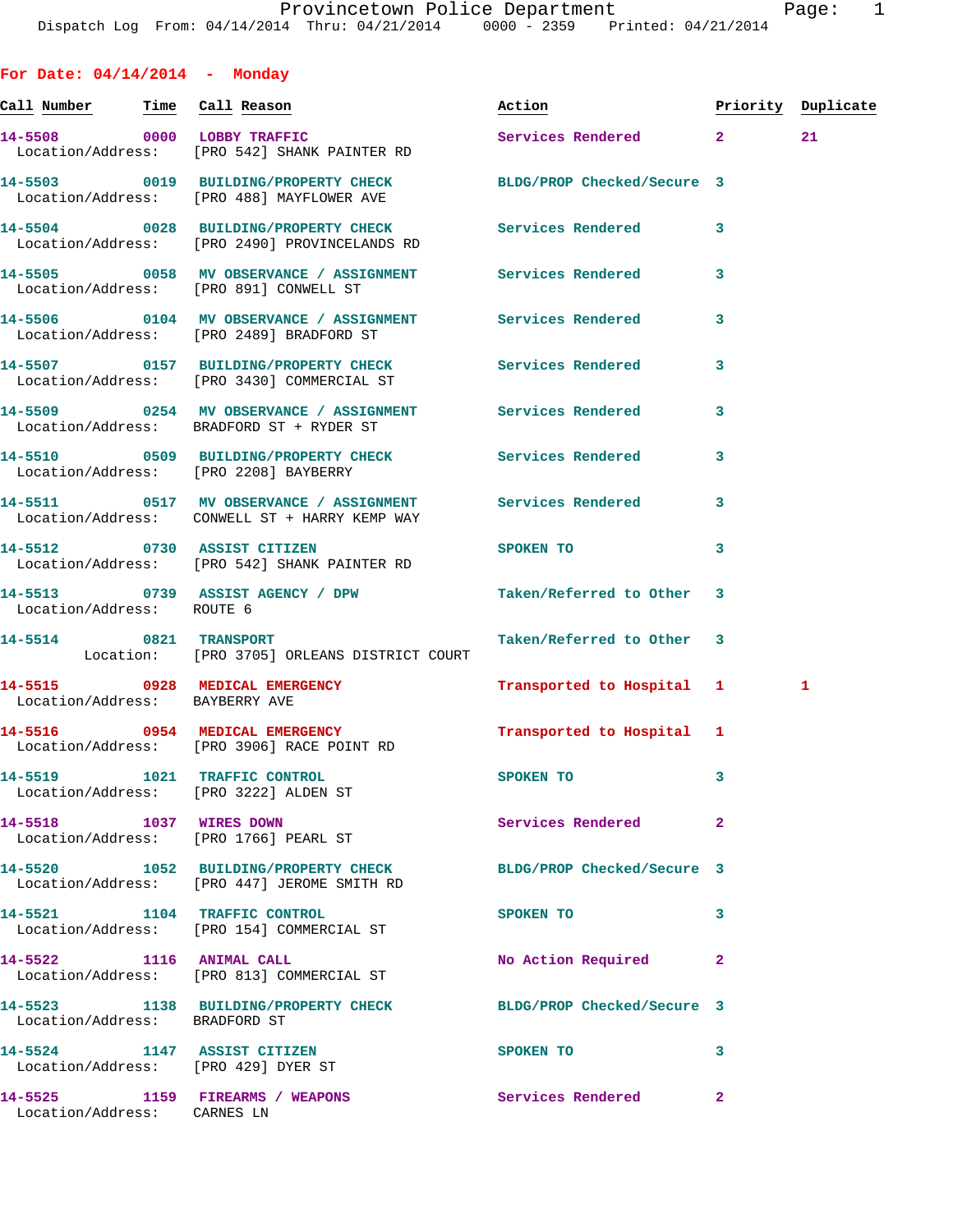|                                                       | Dispatch Log From: 04/14/2014 Thru: 04/21/2014 0000 - 2359 Printed: 04/21/2014                                  | Provincetown Police Department | Page: 2      |  |
|-------------------------------------------------------|-----------------------------------------------------------------------------------------------------------------|--------------------------------|--------------|--|
|                                                       |                                                                                                                 |                                |              |  |
|                                                       | 14-5527 1226 LOST WALLET<br>Location/Address: [PRO 542] SHANK PAINTER RD                                        | No Action Required 3           |              |  |
| Refer To Arrest: 14-41-AR                             | 14-5526 1316 DISTURBANCE<br>Location/Address: [PRO 526] RYDER ST EXT                                            | Arrest(s) Made 1               |              |  |
|                                                       | 14-5529 1439 COMPLAINT<br>Location/Address: [PRO 555] TREMONT ST                                                | Services Rendered 3            |              |  |
|                                                       | 14-5530 1500 PARKING COMPLAINT / GENERAL Services Rendered 3<br>Location/Address: [PRO 542] SHANK PAINTER RD    |                                |              |  |
|                                                       | 14-5531 1512 BUILDING/PROPERTY CHECK BLDG/PROP Checked/Secure 3<br>Location/Address: [PRO 2206] COMMERCIAL ST   |                                |              |  |
|                                                       | 14-5532 1521 COMPLAINT<br>Location/Address: [PRO 429] DYER ST                                                   | Services Rendered 3            |              |  |
|                                                       | 14-5533 1537 MV ACCIDENT<br>Location/Address: [PRO 1568] COTTAGE ST                                             | Services Rendered 1            |              |  |
|                                                       | 14-5535 1558 ASSIST NPS<br>Location/Address: [PRO 2490] PROVINCELANDS RD                                        | Services Rendered 3            |              |  |
|                                                       | 14-5536 1628 PARK, WALK & TALK 1988 Services Rendered 2<br>Location/Address: [PRO 182] COMMERCIAL ST            |                                |              |  |
|                                                       | 14-5537 1634 MV STOP<br>Location/Address: [PRO 2519] ROUTE 6                                                    | <b>VERBAL WARNING</b>          | 3            |  |
|                                                       | 14-5538 1717 MV OBSERVANCE / ASSIGNMENT Services Rendered<br>  Location/Address: CONWELL ST                     |                                | $\mathbf{3}$ |  |
| 14-5541 1829 MV STOP<br>Location/Address: CEMETERY RD |                                                                                                                 | VERBAL WARNING 3               |              |  |
|                                                       | 14-5542 1911 BUILDING/PROPERTY CHECK BLDG/PROP Checked/Secure 3<br>Location/Address: [PRO 59] BRADFORD ST       |                                |              |  |
|                                                       | 14-5543 1928 BUILDING/PROPERTY CHECK BLDG/PROP Checked/Secure 3<br>Location/Address: [PRO 1638] COMMERCIAL ST   |                                |              |  |
|                                                       | 14-5544 2138 BUILDING/PROPERTY CHECK BLDG/PROP Checked/Secure 3<br>Location/Address: [PRO 519] RACE POINT RD    |                                |              |  |
|                                                       | 14-5546 2205 GENERATOR COMPLAINT<br>Location/Address: [PRO 2089] MILLER HILL RD                                 | <b>Services Rendered</b> 3     | $\mathbf{2}$ |  |
|                                                       | 14-5545 2210 BUILDING/PROPERTY CHECK BLDG/PROP Checked/Secure 3<br>Location/Address: [PRO 175] COMMERCIAL ST    |                                |              |  |
| Location/Address: [PRO 3287] ROUTE 6                  | 14-5547 2221 BUILDING/PROPERTY CHECK BLDG/PROP Checked/Secure 3                                                 |                                |              |  |
| Location/Address: BRADFORD ST                         | 14-5548 2304 BUILDING/PROPERTY CHECK BLDG/PROP Checked/Secure 3                                                 |                                |              |  |
|                                                       | 14-5549 2312 BUILDING/PROPERTY CHECK Services Rendered 3<br>Location/Address: [PRO 2483] COMMERCIAL ST          |                                |              |  |
|                                                       | 14-5550 2328 BUILDING/PROPERTY CHECK BLDG/PROP Checked/Secure 3<br>Location/Address: [PRO 530] SHANK PAINTER RD |                                |              |  |
|                                                       | 14-5551 2333 BUILDING/PROPERTY CHECK Services Rendered<br>Location/Address: [PRO 444] HIGH POLE HILL            |                                | $\mathbf{3}$ |  |
| 14-5552 2337 BAR CHECK                                | Location/Address: [PRO 2737] COMMERCIAL ST                                                                      | Services Rendered              | $\mathbf{2}$ |  |
| 2342 BAR CHECK<br>14-5553                             |                                                                                                                 | Services Rendered 2            |              |  |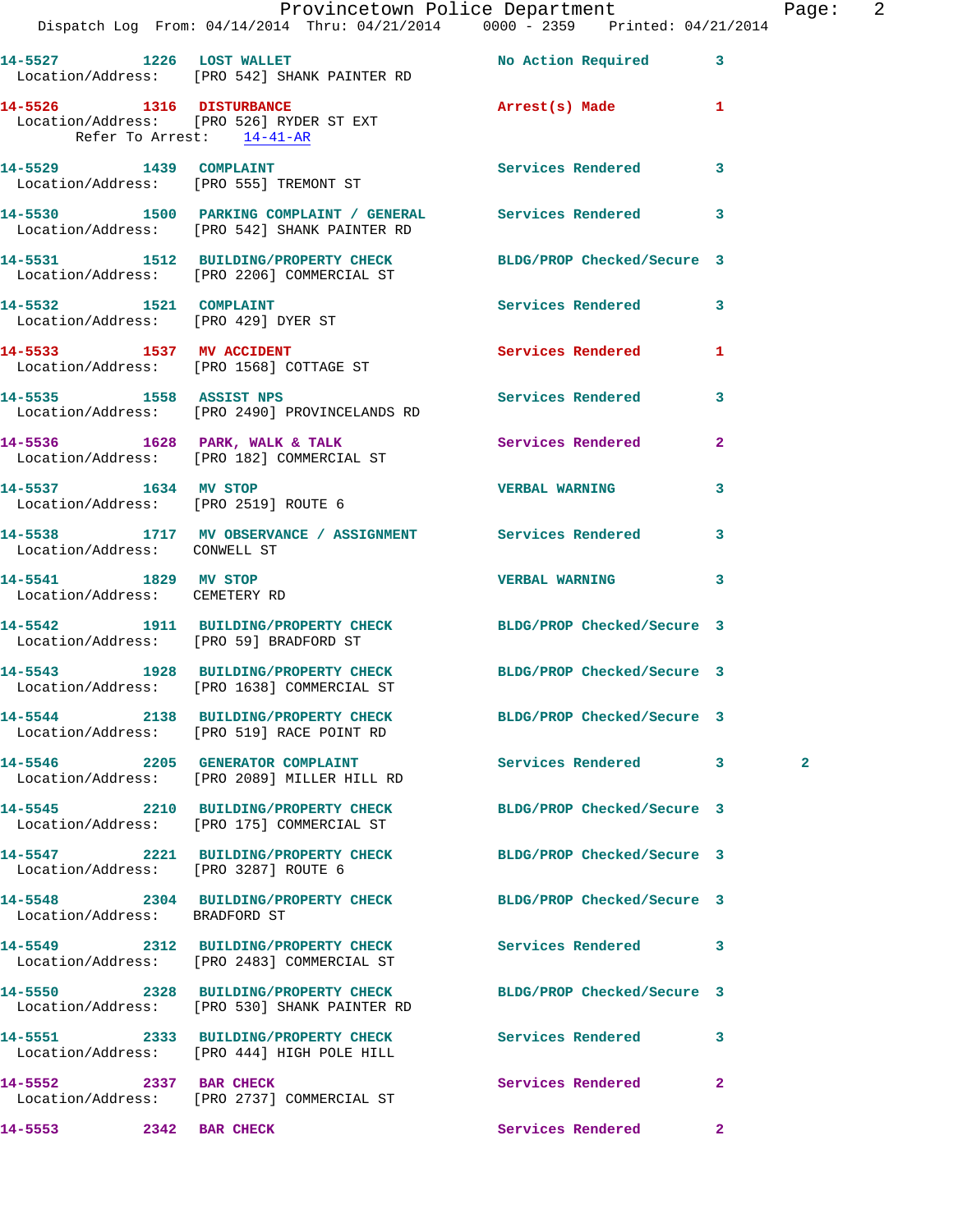|                                       | Dispatch Log From: 04/14/2014 Thru: 04/21/2014 0000 - 2359 Printed: 04/21/2014                                 | Provincetown Police Department | Page: 3 |  |
|---------------------------------------|----------------------------------------------------------------------------------------------------------------|--------------------------------|---------|--|
|                                       | Location/Address: [PRO 399] COMMERCIAL ST                                                                      |                                |         |  |
|                                       | 14-5554 2343 BUILDING/PROPERTY CHECK Services Rendered 3<br>Location/Address: [PRO 2977] COMMERCIAL ST         |                                |         |  |
|                                       | 14-5555 2359 BUILDING/PROPERTY CHECK Services Rendered 3<br>Location/Address: [PRO 75] CAPTAIN BERTIE RD       |                                |         |  |
| For Date: $04/15/2014$ - Tuesday      |                                                                                                                |                                |         |  |
|                                       | 14-5556 0004 LOBBY TRAFFIC<br>Location/Address: [PRO 542] SHANK PAINTER RD                                     | Services Rendered 2            | 38      |  |
|                                       | 14-5557 0005 MV OBSERVANCE / ASSIGNMENT Services Rendered 3<br>Location/Address: [PRO 3430] COMMERCIAL ST      |                                |         |  |
|                                       | 14-5559 0023 BUILDING/PROPERTY CHECK BLDG/PROP Checked/Secure 3<br>Location/Address: [PRO 554] TREMONT ST      |                                |         |  |
|                                       | 14-5560 0027 MV OBSERVANCE / ASSIGNMENT Services Rendered 3<br>Location/Address: [PRO 2489] BRADFORD ST        |                                |         |  |
|                                       | 14-5561 0033 MV OBSERVANCE / ASSIGNMENT Services Rendered 3<br>Location/Address: [PRO 2818] CONWELL ST         |                                |         |  |
|                                       | 14-5562 0037 BUILDING/PROPERTY CHECK<br>Location/Address: [PRO 182] COMMERCIAL ST                              | BLDG/PROP Checked/Secure 3     |         |  |
|                                       | 14-5563 0112 BUILDING/PROPERTY CHECK BLDG/PROP Checked/Secure 3<br>Location/Address: [PRO 1645] HARRY KEMP WAY |                                |         |  |
|                                       | 14-5564 0117 MV OBSERVANCE / ASSIGNMENT No Action Required 3<br>Location/Address: [PRO 2577] BRADFORD ST       |                                |         |  |
|                                       | 14-5565 0117 MV OBSERVANCE / ASSIGNMENT Services Rendered 3<br>Location/Address: BRADFORD ST + HOWLAND ST      |                                |         |  |
| Location/Address: [PRO 521] ROUTE 6   | 14-5566 0119 BUILDING/PROPERTY CHECK Services Rendered 3                                                       |                                |         |  |
|                                       | 14-5567 0225 BUILDING/PROPERTY CHECK BLDG/PROP Checked/Secure 3<br>Location/Address: [PRO 379] COMMERCIAL ST   |                                |         |  |
|                                       | 14-5568 0316 BUILDING/PROPERTY CHECK Services Rendered 3<br>Location/Address: [PRO 106] COMMERCIAL ST          |                                |         |  |
|                                       | 14-5569 0416 BUILDING/PROPERTY CHECK BLDG/PROP Checked/Secure 3<br>Location/Address: [PRO 516] RACE POINT RD   |                                |         |  |
|                                       | 14-5570 0508 BUILDING/PROPERTY CHECK Services Rendered 3<br>Location/Address: [PRO 2898] JEROME SMITH RD       |                                |         |  |
|                                       | 14-5571 0515 MV OBSERVANCE / ASSIGNMENT Services Rendered 3<br>Location/Address: [PRO 3430] COMMERCIAL ST      |                                |         |  |
|                                       | 14-5572 0557 BUILDING/PROPERTY CHECK BLDG/PROP Checked/Secure 3<br>Location/Address: [PRO 3256] COMMERCIAL ST  |                                |         |  |
|                                       | 14-5573 0600 BUILDING/PROPERTY CHECK Services Rendered 3<br>Location/Address: [PRO 433] RYDER ST EXT           |                                |         |  |
| Location/Address: [PRO 512] PRINCE ST | 14-5574 0610 BUILDING/PROPERTY CHECK BLDG/PROP Checked/Secure 3                                                |                                |         |  |
| Location/Address: BRADFORD ST         | 14-5575 0735 RELOCATE FOR CONST. No Action Required 2                                                          |                                |         |  |
| Location/Address: [PRO 3287] ROUTE 6  | 14-5576 0742 BUILDING/PROPERTY CHECK BLDG/PROP Checked/Secure 3                                                |                                |         |  |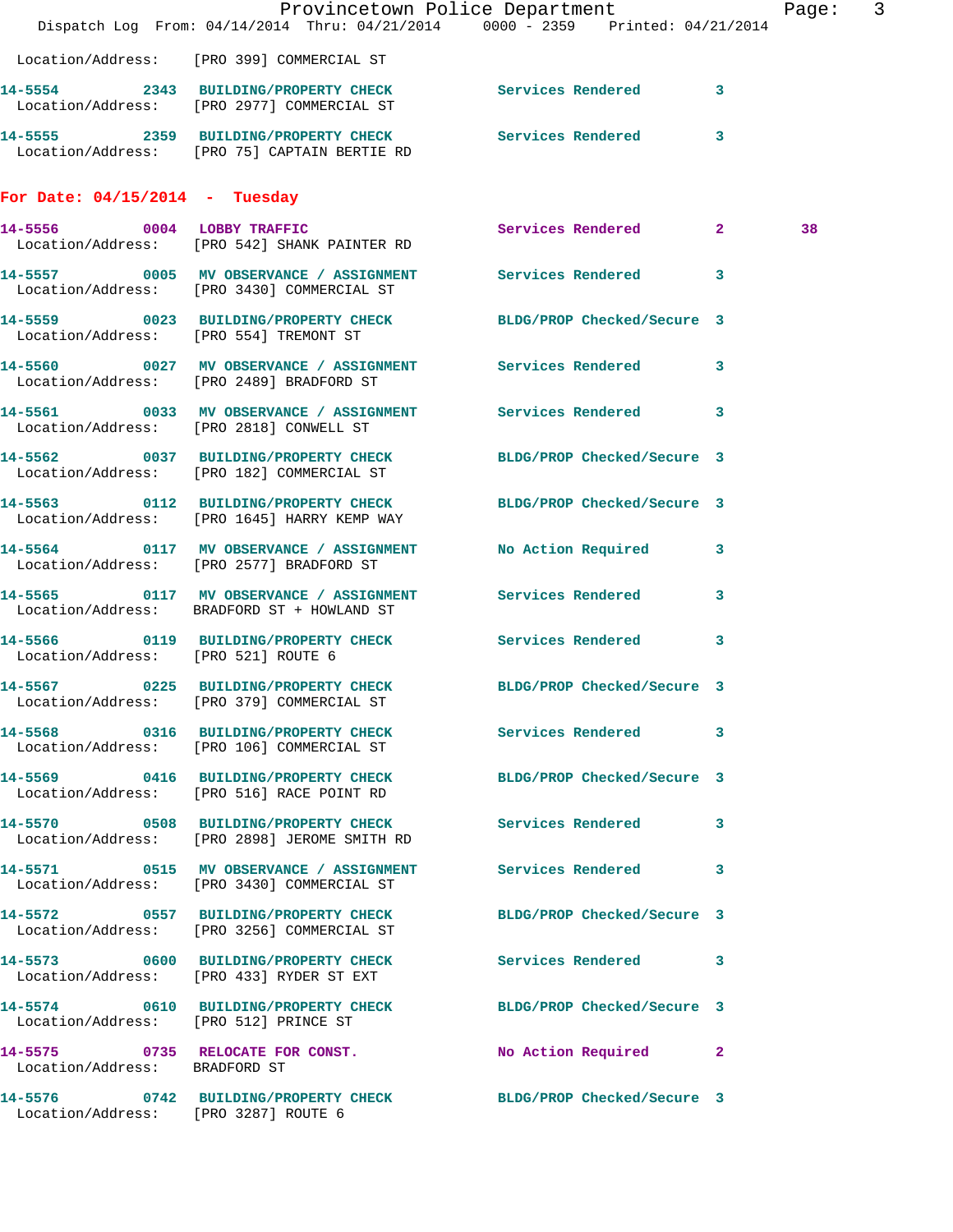|                                                   | Provincetown Police Department<br>Dispatch Log From: 04/14/2014 Thru: 04/21/2014 0000 - 2359 Printed: 04/21/2014 |                       |              | Page: 4 |  |
|---------------------------------------------------|------------------------------------------------------------------------------------------------------------------|-----------------------|--------------|---------|--|
|                                                   | 14-5578 0810 AT SCHOOL<br>Location/Address: [PRO 569] WINSLOW ST                                                 | Services Rendered 3   |              |         |  |
|                                                   | 14-5580 0810 GENERAL INFO                                                                                        | Services Rendered 3   |              |         |  |
|                                                   | 14-5579 0813 PARK, WALK & TALK<br>Location/Address: [PRO 285] COMMERCIAL ST                                      | No Action Required 2  |              |         |  |
|                                                   | 14-5581 0835 BUILDING/PROPERTY CHECK BLDG/PROP Checked/Secure 3<br>Location/Address: [PRO 2898] JEROME SMITH RD  |                       |              |         |  |
|                                                   | 14-5582 0836 MV OBSERVANCE / ASSIGNMENT<br>Location/Address: PROVINCE RD + SHANK PAINTER RD                      | No Action Required 3  |              |         |  |
|                                                   | 14-5583 0920 HARASSMENT ORDER<br>Location/Address: [PRO 542] SHANK PAINTER RD                                    | No Action Required 2  |              |         |  |
|                                                   | 14-5584 0933 BUILDING/PROPERTY CHECK BLDG/PROP Checked/Secure 3<br>Location/Address: [PRO 3318] CEMETERY RD      |                       |              |         |  |
|                                                   | 14-5585 0938 ALARM - WORK<br>Location/Address: [PRO 112] COMMERCIAL ST                                           | No Action Required 1  |              |         |  |
| Location/Address: ATWOOD AVE                      | 14-5586 1021 TRAFFIC CONTROL                                                                                     | <b>SPOKEN TO</b>      | 3            |         |  |
|                                                   | 14-5587 1028 PARK, WALK & TALK 1988 No Action Required<br>Location/Address: [PRO 537] SHANK PAINTER RD           |                       | $\mathbf{2}$ |         |  |
|                                                   | 14-5588 1124 MV OBSERVANCE / ASSIGNMENT No Action Required 3<br>Location/Address: [PRO 2818] CONWELL ST          |                       |              |         |  |
|                                                   | 14-5589 1129 FOLLOW UP<br>Location/Address: [PRO 2645] SHANK PAINTER RD                                          | No Action Required    | $\mathbf{2}$ |         |  |
| Location/Address: ANTHONY ST                      | 14-5590 1138 ASSIST CITIZEN 5 Services Rendered 3                                                                |                       |              |         |  |
|                                                   | 14-5591 1142 LANDLORD/TENANT<br>Location/Address: [PRO 1275] ANTHONY ST                                          | SPOKEN TO             | $\mathbf{2}$ |         |  |
| 14-5592<br>Location/Address: [PRO 16] BRADFORD ST | 1158 BUILDING/PROPERTY CHECK BLDG/PROP Checked/Secure 3                                                          |                       |              |         |  |
|                                                   | 14-5593 1219 ALARM - WORK<br>Location/Address: [PRO 155] COMMERCIAL ST                                           | No Action Required 1  |              |         |  |
|                                                   | 14-5594 1223 MV OBSERVANCE / ASSIGNMENT Citation/Warning Issued 3<br>Location/Address: BRADFORD ST + HOWLAND ST  |                       |              |         |  |
| 14-5595 1235 MV STOP                              | Location/Address: HOWLAND ST + BRADFORD ST                                                                       | <b>VERBAL WARNING</b> | 3            |         |  |
| Location/Address: [PRO 571] ALDEN ST              | 14-5596 1257 BUILDING/PROPERTY CHECK BLDG/PROP Checked/Secure 3                                                  |                       |              |         |  |
|                                                   | 14-5597 1301 BUILDING/PROPERTY CHECK BLDG/PROP Checked/Secure 3<br>Location/Address: [PRO 447] JEROME SMITH RD   |                       |              |         |  |
|                                                   | 14-5598 1304 ALARM - GENERAL<br>Location/Address: [PRO 408] CONWELL ST                                           | Services Rendered 1   |              |         |  |
|                                                   | 14-5599 1306 FOUND DOG LEASH<br>Location/Address: [PRO 210] COMMERCIAL ST                                        | No Action Required 3  |              |         |  |
| 14-5600 1314 ASSIST CITIZEN                       | Location/Address: [PRO 542] SHANK PAINTER RD                                                                     | SPOKEN TO             | 3            |         |  |
|                                                   | 14-5601 1317 SERVICE CALL<br>Location/Address: [PRO 3373] MILLER HILL RD                                         | No Action Required 3  |              |         |  |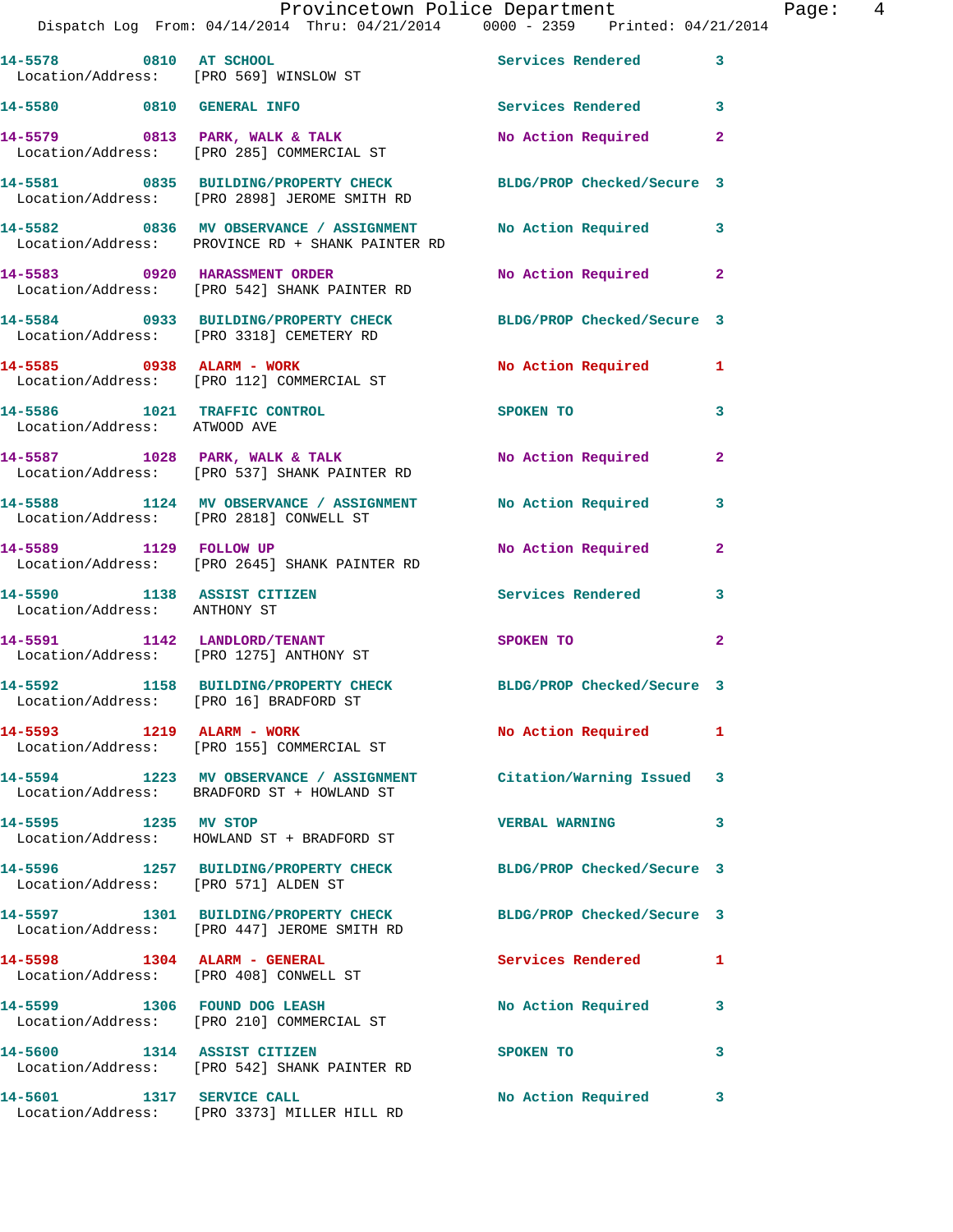|                                                                    | Provincetown Police Department<br>Dispatch Log From: 04/14/2014 Thru: 04/21/2014 0000 - 2359 Printed: 04/21/2014 |                          |              |
|--------------------------------------------------------------------|------------------------------------------------------------------------------------------------------------------|--------------------------|--------------|
| Location/Address: COMMERCIAL ST                                    | 14-5602 1318 BOAT/HARBORMASTER Taken/Referred to Other 2                                                         |                          |              |
| Location/Address: [PRO 2] ALDEN ST                                 | 14-5603 1322 BUILDING/PROPERTY CHECK BLDG/PROP Checked/Secure 3                                                  |                          |              |
|                                                                    | 14-5604 1346 ASSIST CITIZEN<br>Location/Address: [PRO 542] SHANK PAINTER RD                                      | <b>SPOKEN TO</b>         | 3            |
|                                                                    | 14-5605 1351 MV OBSERVANCE / ASSIGNMENT Services Rendered<br>Location/Address: [PRO 3430] COMMERCIAL ST          |                          | 3            |
| 14-5606 1353 ASSIST CITIZEN                                        | Location/Address: [PRO 542] SHANK PAINTER RD                                                                     | <b>SPOKEN TO</b>         | 3            |
|                                                                    | 14-5607 1354 PARK, WALK & TALK<br>Location/Address: RYDER ST + COMMERCIAL ST                                     | No Action Required       | $\mathbf{2}$ |
| Location/Address: COMMERCIAL ST                                    | 14-5608 1417 MEDICAL EMERGENCY                                                                                   | Transported to Hospital  | 1            |
|                                                                    | 14-5610 1510 FOUND WALLET<br>Location/Address: [PRO 542] SHANK PAINTER RD                                        | <b>Services Rendered</b> | 3            |
| 14-5611 1556 MV STOP                                               | Location/Address: ARCH ST + COMMERCIAL ST                                                                        | <b>VERBAL WARNING</b>    | 3            |
| 14-5612 1559 ASSAULT                                               | Location/Address: [PRO 56] BRADFORD ST                                                                           | <b>SPOKEN TO</b>         | 1            |
| Location/Address: [PRO 671] ALDEN ST                               | 14-5613 1605 LARCENY / FORGERY / FRAUD                                                                           | SPOKEN TO                | $\mathbf{2}$ |
| Location/Address: CONWELL ST                                       | 14-5614 1748 MV OBSERVANCE / ASSIGNMENT Services Rendered                                                        |                          | 3            |
|                                                                    | 14-5615 1902 BUILDING/PROPERTY CHECK<br>Location/Address: [PRO 2483] COMMERCIAL ST                               | <b>Services Rendered</b> | 3            |
|                                                                    | 14-5616 1910 MV OBSERVANCE / ASSIGNMENT Services Rendered<br>Location/Address: [PRO 106] COMMERCIAL ST           |                          | 3            |
|                                                                    | 14-5617 1916 BUILDING/PROPERTY CHECK BLDG/PROP Checked/Secure 3<br>Location/Address: [PRO 1638] COMMERCIAL ST    |                          |              |
| 14-5618 1921 ASSIST CITIZEN<br>Location/Address: TELEGRAPH HILL RD |                                                                                                                  | Services Rendered        | 3            |
|                                                                    | 14-5619 2016 BUILDING/PROPERTY CHECK Services Rendered<br>Location/Address: [PRO 2898] JEROME SMITH RD           |                          | 3            |
|                                                                    | 14-5620 2109 BUILDING/PROPERTY CHECK BLDG/PROP Checked/Secure 3<br>Location/Address: [PRO 519] RACE POINT RD     |                          |              |
| 14-5621 2114 NOISE COMPLAINT<br>Location/Address: ANTHONY ST       |                                                                                                                  | SPOKEN TO                | 3            |
|                                                                    | 14-5622 2153 MV OBSERVANCE / ASSIGNMENT Services Rendered<br>Location/Address: [PRO 2489] BRADFORD ST            |                          | 3            |
| Location/Address: [PRO 3287] ROUTE 6                               | 14-5623 2208 BUILDING/PROPERTY CHECK BLDG/PROP Checked/Secure 3                                                  |                          |              |
|                                                                    | 14-5624 2236 REASSURANCE CHECK<br>Location/Address: [PRO 155] COMMERCIAL ST                                      | SPOKEN TO                | 3            |
| Location/Address: [PRO 521] ROUTE 6                                | 14-5625 2325 BUILDING/PROPERTY CHECK                                                                             | Services Rendered        | 3            |
|                                                                    | 14-5626 2339 BUILDING/PROPERTY CHECK BLDG/PROP Checked/Secure 3                                                  |                          |              |

Location/Address: [PRO 530] SHANK PAINTER RD

Page: 5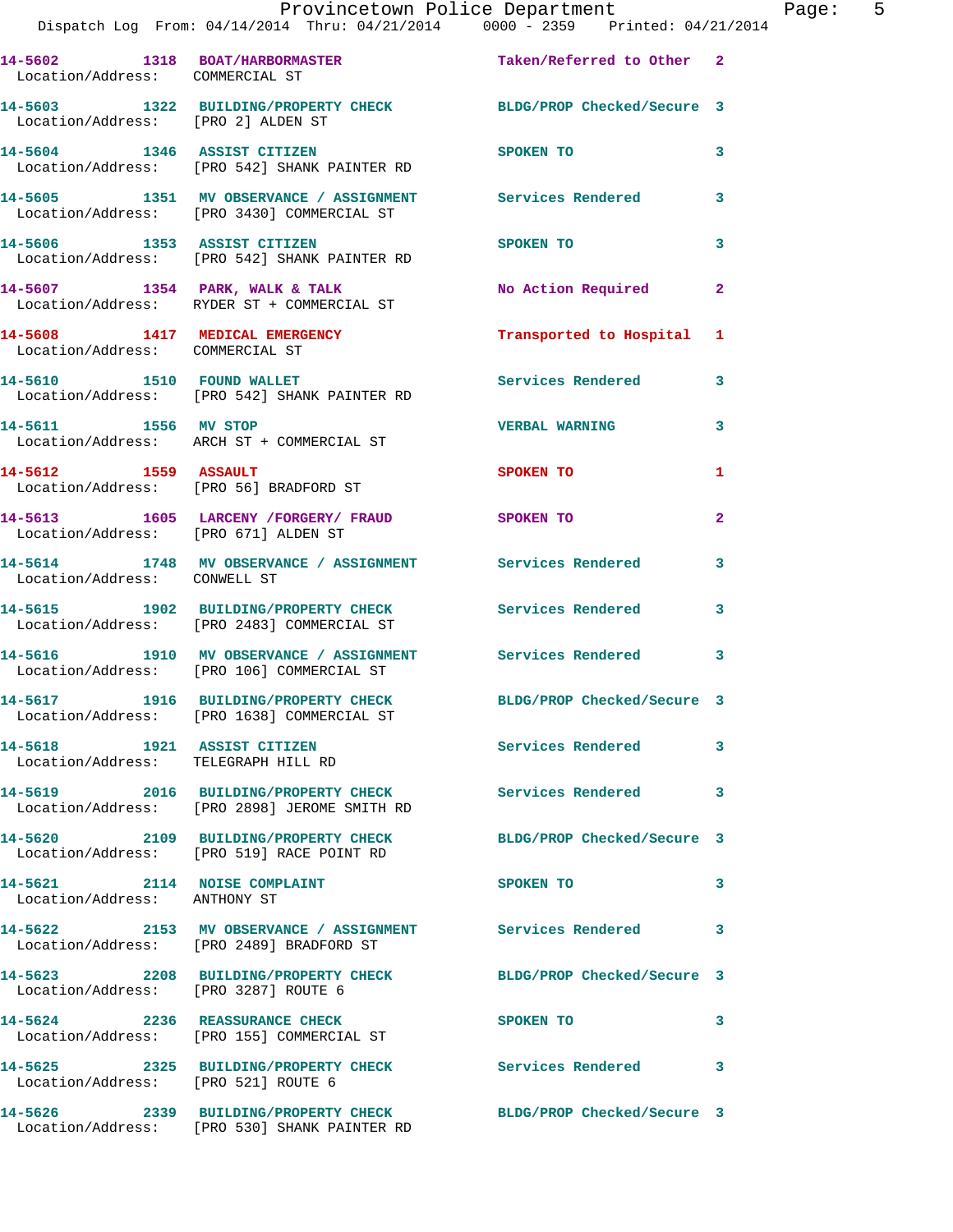**14-5627 2353 MV OBSERVANCE / ASSIGNMENT Services Rendered 3**  Location/Address: [PRO 106] COMMERCIAL ST **14-5628 2358 BUILDING/PROPERTY CHECK BLDG/PROP Checked/Secure 3** 

## **For Date: 04/16/2014 - Wednesday**

Location/Address: [PRO 1989] COMMERCIAL ST

|                                        | 14-5629 0000 LOBBY TRAFFIC<br>Location/Address: [PRO 542] SHANK PAINTER RD                                      | Services Rendered 2        | 23           |  |
|----------------------------------------|-----------------------------------------------------------------------------------------------------------------|----------------------------|--------------|--|
|                                        | 14-5630 0003 BAR CHECK<br>Location/Address: [PRO 272] COMMERCIAL ST                                             | Services Rendered          | $\mathbf{2}$ |  |
| 14-5631 0011 BAR CHECK                 | Location/Address: [PRO 80] CARVER ST                                                                            | Services Rendered          | $\mathbf{2}$ |  |
| Location/Address: [PRO 606] CONWELL ST | 14-5632 0027 MV OBSERVANCE / ASSIGNMENT Services Rendered                                                       |                            | 3            |  |
| 14-5633 0034 BAR CHECK                 | Location/Address: [PRO 484] MASONIC PL                                                                          | Services Rendered          | $\mathbf{2}$ |  |
|                                        | 14-5634 0042 BUILDING/PROPERTY CHECK<br>Location/Address: [PRO 3430] COMMERCIAL ST                              | Services Rendered          | 3            |  |
|                                        | 14-5635 0052 LIFELINE ACTIVATION<br>Location/Address: [PRO 1402] NELSON AVE                                     | Services Rendered          | 3            |  |
|                                        | 14-5636 0123 MV OBSERVANCE / ASSIGNMENT No Action Required 3<br>Location/Address: [PRO 2577] BRADFORD ST        |                            |              |  |
|                                        | 14-5637 0129 BUILDING/PROPERTY CHECK<br>Location/Address: [PRO 379] COMMERCIAL ST                               | BLDG/PROP Checked/Secure 3 |              |  |
|                                        | 14-5638 0137 MV OBSERVANCE / ASSIGNMENT Services Rendered 3<br>Location/Address: BRADFORD ST + HOWLAND ST       |                            |              |  |
|                                        | 14-5639 0314 BUILDING/PROPERTY CHECK Services Rendered 3<br>Location/Address: [PRO 564] BAYBERRY AVE            |                            |              |  |
|                                        | 14-5640 0429 BUILDING/PROPERTY CHECK BLDG/PROP Checked/Secure 3<br>Location/Address: [PRO 2543] MACMILLAN WHARF |                            |              |  |
|                                        | 14-5641 0450 BUILDING/PROPERTY CHECK BLDG/PROP Checked/Secure 3<br>Location/Address: [PRO 3609] COMMERCIAL ST   |                            |              |  |
|                                        | 14-5642 0537 BUILDING/PROPERTY CHECK BLDG/PROP Checked/Secure 3<br>Location/Address: [PRO 525] COMMERCIAL ST    |                            |              |  |
|                                        | 14-5643 0600 BUILDING/PROPERTY CHECK BLDG/PROP Checked/Secure 3<br>Location/Address: [PRO 2898] JEROME SMITH RD |                            |              |  |
|                                        | 14-5644 0602 BUILDING/PROPERTY CHECK<br>Location/Address: [PRO 1778] SHANK PAINTER RD                           | BLDG/PROP Checked/Secure 3 |              |  |
| 14-5645 0812 OUT AT SCHOOL             | Location/Address: [PRO 569] WINSLOW ST                                                                          | Services Rendered          | 3            |  |
| 14-5646 0845 LIFT ASSIST               | Location/Address: [PRO 395] COMMERCIAL ST                                                                       | Services Rendered          | 1            |  |
|                                        | 14-5647 0918 LARCENY /FORGERY/ FRAUD<br>Location/Address: [PRO 2059] BRADFORD ST                                | <b>SPOKEN TO</b>           | $\mathbf{2}$ |  |
| Location/Address: [PRO 49] BRADFORD ST | 14-5648 0951 ANIMAL IN WINDOW WELL                                                                              | Services Rendered          | $\mathbf{2}$ |  |
| 14-5649 1001 911 GENERAL               |                                                                                                                 | Services Rendered          | $\mathbf{1}$ |  |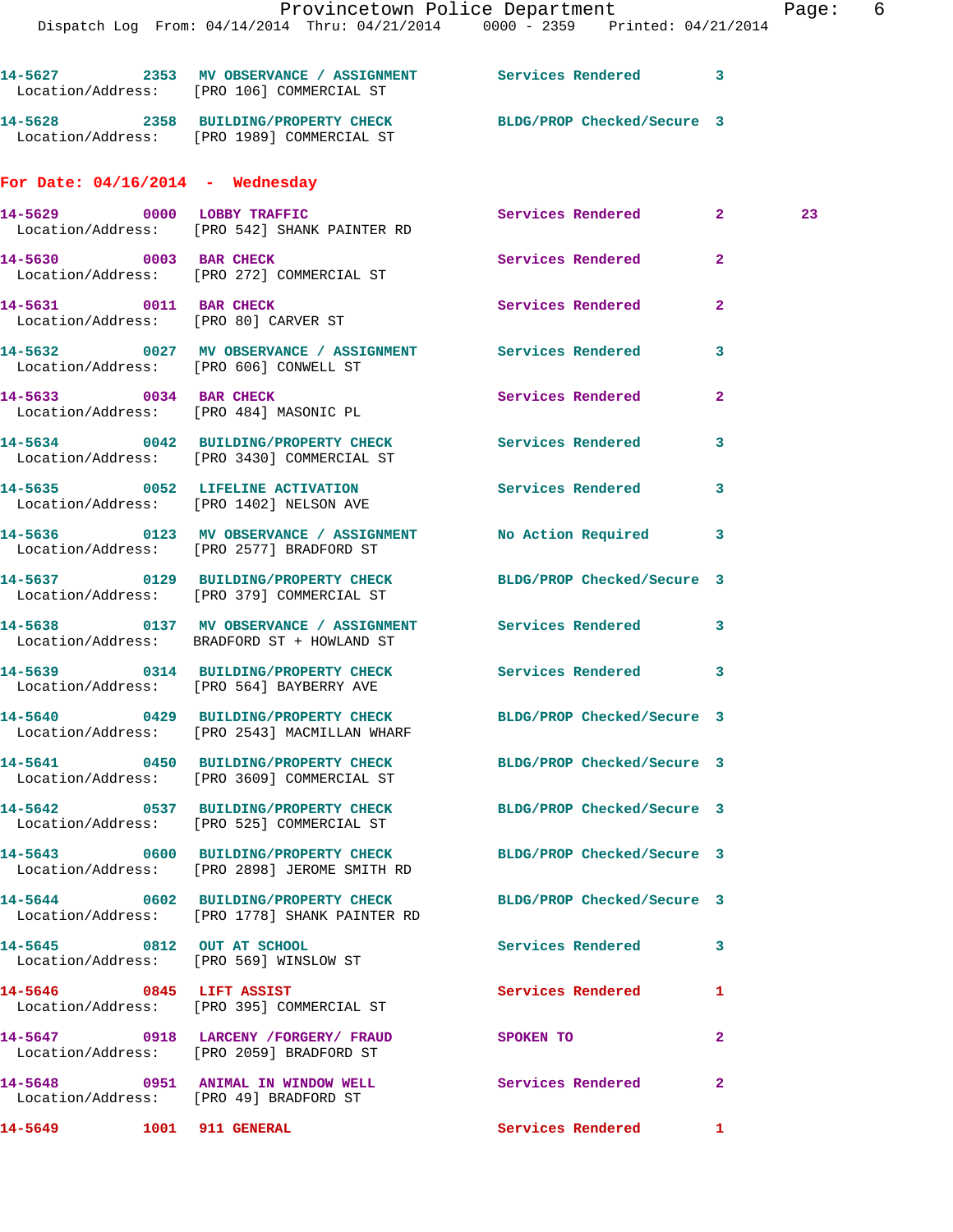|                                      | Dispatch Log From: 04/14/2014 Thru: 04/21/2014 0000 - 2359 Printed: 04/21/2014                                  | Provincetown Police Department | Page: 7        |
|--------------------------------------|-----------------------------------------------------------------------------------------------------------------|--------------------------------|----------------|
|                                      | Location/Address: [PRO 542] SHANK PAINTER RD                                                                    |                                |                |
|                                      | 14-5650 1013 DEPARTMENTAL SERVICE Services Rendered 3<br>Location/Address: [PRO 542] SHANK PAINTER RD           |                                |                |
|                                      | 14-5651 1023 SERVICE CALL<br>Location/Address: [PRO 519] RACE POINT RD                                          | Services Rendered              | 3              |
|                                      | 14-5652 1123 COASTAL ACRE INFO Services Rendered                                                                |                                | 3              |
|                                      | 14-5653 1133 SERVICE CALL<br>Location/Address: [PRO 537] SHANK PAINTER RD                                       | <b>Services Rendered</b>       | 3              |
|                                      | 14-5655 1240 LOST WALLET<br>Location/Address: [PRO 542] SHANK PAINTER RD                                        | Services Rendered 3            |                |
|                                      | 14-5656 1254 FIREARMS / WEAPONS<br>Location/Address: [PRO 542] SHANK PAINTER RD                                 | <b>Services Rendered</b>       | $\overline{2}$ |
|                                      | 14-5657 1426 ALARM - GENERAL<br>Location/Address: [PRO 1656] SHANK PAINTER RD                                   | <b>Services Rendered</b>       | 1              |
|                                      | 14-5658 1453 ASSIST CITIZEN<br>Location/Address: [PRO 542] SHANK PAINTER RD                                     | SPOKEN TO                      | 3              |
|                                      | 14-5659                 1516    ASSIST CITIZEN<br>Location/Address:     [PRO 542] SHANK PAINTER RD              | SPOKEN TO                      | 3              |
|                                      | 14-5660 1534 ASSIST AGENCY / WATER DEPT Taken/Referred to Other 3<br>Location/Address: HOWLAND ST               |                                |                |
|                                      | 14-5661 1535 911 GENERAL-WORK<br>Location/Address: [PRO 542] SHANK PAINTER RD                                   | <b>No Action Required</b>      | 1              |
|                                      | 14-5662 1632 BUILDING/PROPERTY CHECK BLDG/PROP Checked/Secure 3<br>Location/Address: [PRO 447] JEROME SMITH RD  |                                |                |
| Location/Address: [PRO 2521] ROUTE 6 | 14-5663 1714 MV OBSERVANCE / ASSIGNMENT No Action Required                                                      |                                | 3              |
| Location/Address: BRADFORD ST        | 14-5664 1848 MEDICAL EMERGENCY                                                                                  | Transported to Hospital 1      |                |
|                                      | 14-5666 1940 BUILDING/PROPERTY CHECK BLDG/PROP Checked/Secure 3<br>Location/Address: [PRO 2898] JEROME SMITH RD |                                |                |
| Location/Address: CONWELL ST         | 14-5667 2034 MV OBSERVANCE / ASSIGNMENT Services Rendered                                                       |                                | 3              |
|                                      | 14-5668 2054 BUILDING/PROPERTY CHECK<br>Location/Address: [PRO 1638] COMMERCIAL ST                              | BLDG/PROP Checked/Secure 3     |                |
|                                      | 14-5669 2055 BUILDING/PROPERTY CHECK<br>Location/Address: [PRO 16] MAYFLOWER AVE                                | BLDG/PROP Checked/Secure 3     |                |
| 14-5670 2123 SMOKE DET               | Location/Address: [PRO 128] COMMERCIAL ST                                                                       | Taken/Referred to Other 1      |                |
|                                      |                                                                                                                 | BLDG/PROP Checked/Secure 3     |                |
|                                      | 14-5672 2216 BUILDING/PROPERTY CHECK<br>Location/Address: [PRO 2206] COMMERCIAL ST                              | BLDG/PROP Checked/Secure 3     |                |
|                                      | 14-5673 2354 BUILDING/PROPERTY CHECK BLDG/PROP Checked/Secure 3<br>Location/Address: [PRO 530] SHANK PAINTER RD |                                |                |
| For Date: $04/17/2014$ - Thursday    |                                                                                                                 |                                |                |

**14-5674 0003 BUILDING/PROPERTY CHECK BLDG/PROP Checked/Secure 3**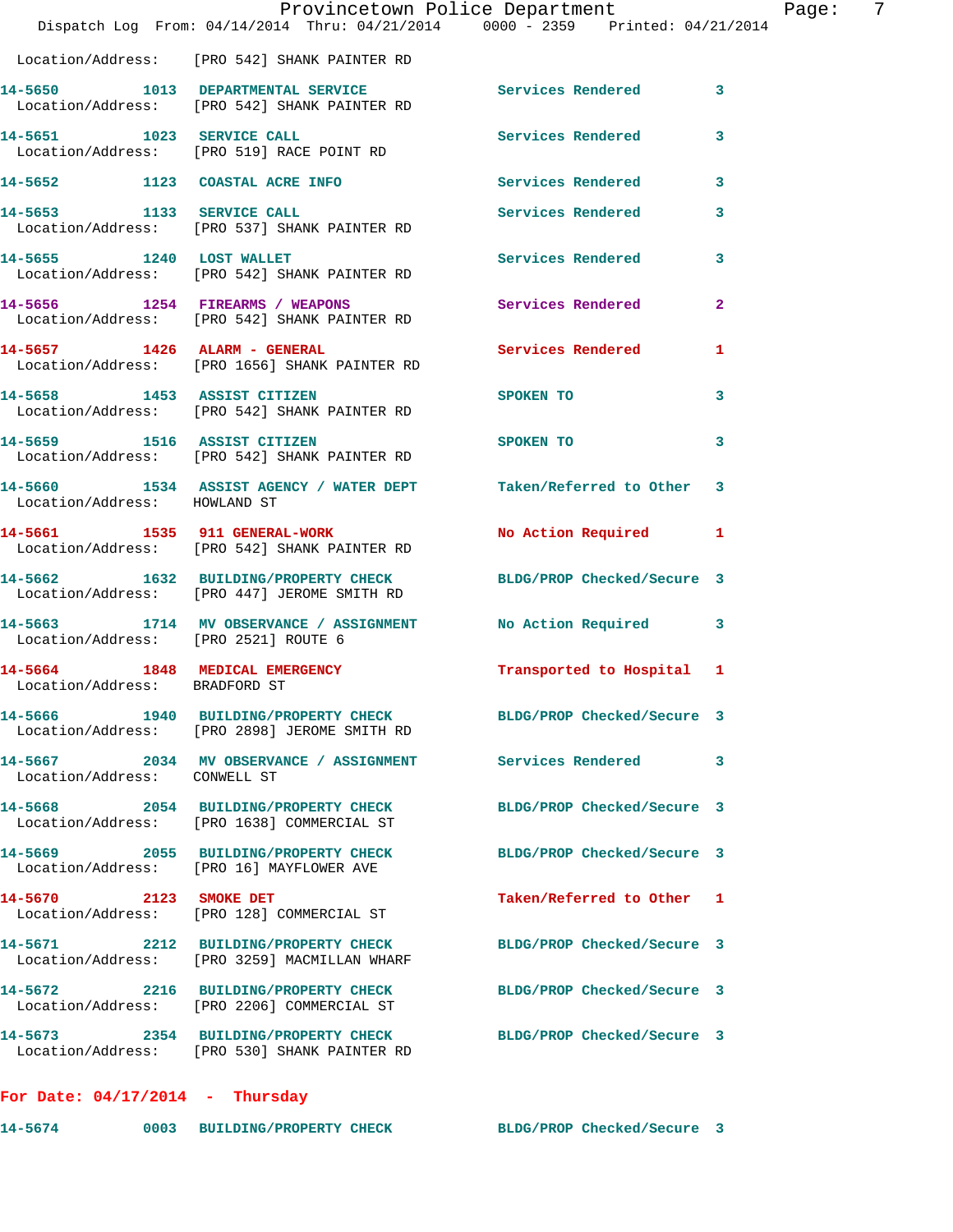|                                                                   | Dispatch Log From: 04/14/2014 Thru: 04/21/2014 0000 - 2359 Printed: 04/21/2014                               | Provincetown Police Department | Page: 8      |  |
|-------------------------------------------------------------------|--------------------------------------------------------------------------------------------------------------|--------------------------------|--------------|--|
|                                                                   | Location/Address: [PRO 447] JEROME SMITH RD                                                                  |                                |              |  |
|                                                                   | 14-5675 0005 LOBBY TRAFFIC<br>Location/Address: [PRO 542] SHANK PAINTER RD                                   | Services Rendered 2            | 42           |  |
|                                                                   | 14-5676 0031 MV OBSERVANCE / ASSIGNMENT Services Rendered 3<br>Location/Address: [PRO 2818] CONWELL ST       |                                |              |  |
|                                                                   | 14-5677 0034 MV OBSERVANCE / ASSIGNMENT Services Rendered 3<br>Location/Address: BRADFORD ST + RYDER ST      |                                |              |  |
|                                                                   | 14-5678 0154 BUILDING/PROPERTY CHECK<br>Location/Address: [PRO 440] HARRY KEMP WAY                           | BLDG/PROP Checked/Secure 3     |              |  |
|                                                                   | 14-5679 0209 BUILDING/PROPERTY CHECK<br>Location/Address: [PRO 488] MAYFLOWER AVE                            | BLDG/PROP Checked/Secure 3     |              |  |
|                                                                   | 14-5680 0220 BUILDING/PROPERTY CHECK<br>Location/Address: [PRO 444] HIGH POLE HILL                           | BLDG/PROP Checked/Secure 3     |              |  |
|                                                                   | 14-5681 0319 BUILDING/PROPERTY CHECK<br>Location/Address: [PRO 3259] MACMILLAN WHARF                         | BLDG/PROP Checked/Secure 3     |              |  |
|                                                                   | 14-5682 0510 BUILDING/PROPERTY CHECK<br>Location/Address: [PRO 1638] COMMERCIAL ST                           | BLDG/PROP Checked/Secure 3     |              |  |
|                                                                   | 14-5683 0748 BUILDING/PROPERTY CHECK<br>Location/Address: [PRO 447] JEROME SMITH RD                          | BLDG/PROP Checked/Secure 3     |              |  |
| Location/Address: [PRO 3287] ROUTE 6                              | 14-5684 0812 BUILDING/PROPERTY CHECK BLDG/PROP Checked/Secure 3                                              |                                |              |  |
| 14-5685 0813 OFF AT SCHOOL                                        | Location/Address: [PRO 569] WINSLOW ST                                                                       | Services Rendered 3            |              |  |
|                                                                   | 14-5686 0815 MV DISABLED<br>Location/Address: CENTER ST + BRADFORD ST                                        | Services Rendered              | $\mathbf{2}$ |  |
| 14-5687 0910 SERVICE CALL<br>Location/Address: [PRO 2513] ROUTE 6 |                                                                                                              | Services Rendered              | $\mathbf{3}$ |  |
| Location/Address: ROUTE 6                                         | 14-5688 6925 MV OBSERVANCE / ASSIGNMENT Services Rendered                                                    |                                | 3            |  |
| 14-5689 0933 MV STOP                                              | Location/Address: [PRO 2818] CONWELL ST                                                                      | VERBAL WARNING 3               |              |  |
|                                                                   | 14-5690 0934 BUILDING/PROPERTY CHECK BLDG/PROP Checked/Secure 3<br>Location/Address: [PRO 3318] CEMETERY RD  |                                |              |  |
|                                                                   | 14-5691 0955 DOLPHIN NEAR SHORE<br>Location/Address: [PRO 2977] COMMERCIAL ST                                | Services Rendered 2            |              |  |
| Location/Address: BRADFORD ST                                     | 14-5692 1000 BUILDING/PROPERTY CHECK BLDG/PROP Checked/Secure 3                                              |                                |              |  |
|                                                                   | 14-5693 1012 DISTURBANCE<br>Location/Address: [PRO 58] BRADFORD ST                                           | SPOKEN TO 1                    |              |  |
|                                                                   | 14-5694 1031 BUILDING/PROPERTY CHECK BLDG/PROP Checked/Secure 3<br>Location/Address: [PRO 3317] CEMETERY RD  |                                |              |  |
| 14-5695 1053 COMPLAINT                                            | Location/Address: [PRO 3228] COMMERCIAL ST                                                                   | Services Rendered 3            |              |  |
|                                                                   | 14-5696 1106 MV COMPLAINT<br>Location/Address: FRANKLIN ST + COMMERCIAL ST                                   | Services Rendered              | $\mathbf{2}$ |  |
|                                                                   | 14-5697 1117 PARKING COMPLAINT / GENERAL Services Rendered 3<br>Location/Address: [PRO 542] SHANK PAINTER RD |                                |              |  |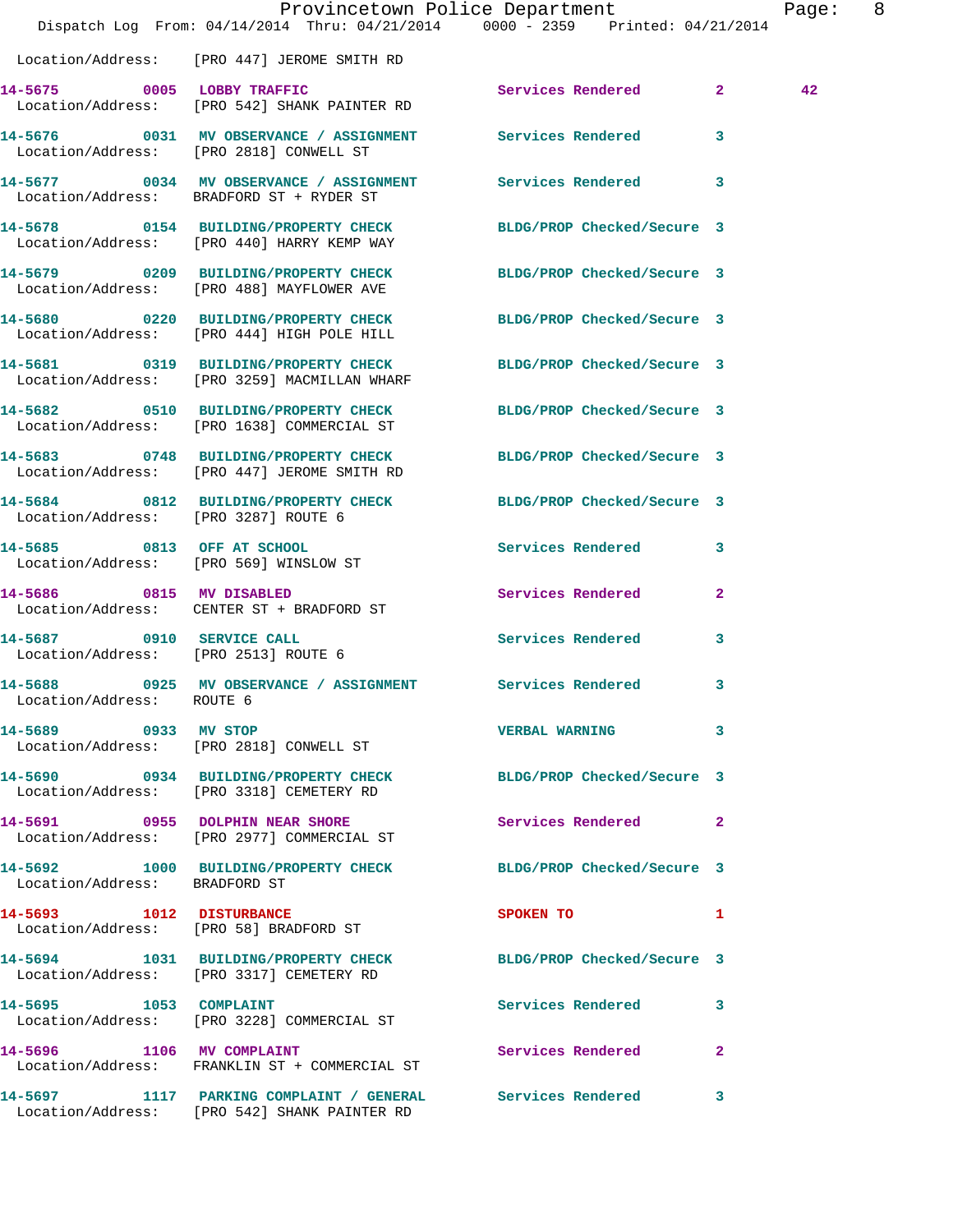|                                                         | Provincetown Police Department The Page: 9<br>Dispatch Log From: 04/14/2014 Thru: 04/21/2014   0000 - 2359   Printed: 04/21/2014 |                            |                |
|---------------------------------------------------------|----------------------------------------------------------------------------------------------------------------------------------|----------------------------|----------------|
|                                                         | 14-5698 1153 ALARM - GENERAL 1 Services Rendered 1<br>Location/Address: [PRO 2767] COTTAGE ST                                    |                            |                |
|                                                         | 14-5699 1218 SERVICE CALL<br>Location/Address: [PRO 537] SHANK PAINTER RD                                                        | Services Rendered 3        |                |
|                                                         | 14-5700 1236 COMPLAINT<br>Location/Address: [PRO 187] COMMERCIAL ST                                                              | <b>Services Rendered</b>   | $\mathbf{3}$   |
|                                                         | 14-5701 1258 FIRE, OTHER<br>Location/Address: [PRO 1780] JOHNSON ST Services Rendered 1                                          |                            |                |
|                                                         | 14-5702 1317 LANDLORD/TENANT Services Rendered<br>Location/Address: COMMERCIAL ST                                                |                            | $\mathbf{2}$   |
| Location/Address: CONWELL ST                            | 14-5703 1330 MV OBSERVANCE / ASSIGNMENT Services Rendered                                                                        |                            | 3              |
|                                                         | 14-5704 1411 PARK, WALK & TALK CONSERVANCE SERVICES Rendered Location: [PRO 3431] LOPES SQUARE                                   |                            | $\overline{2}$ |
|                                                         | 14-5706 1412 MV DISABLED<br>Location/Address: BRADFORD ST + COURT ST                                                             | Services Rendered          | $\mathbf{2}$   |
|                                                         | 14-5705 1421 ANIMAL CALL<br>Location/Address: [PRO 2645] SHANK PAINTER RD                                                        | Services Rendered 2        |                |
|                                                         | 14-5707 1439 SERVICE CALL<br>Location/Address: [PRO 1356] COMMERCIAL ST                                                          | <b>Services Rendered</b>   | 3              |
|                                                         | 14-5708 1505 PARK, WALK & TALK 1988 Services Rendered<br>Location/Address: [PRO 3421] COMMERCIAL ST                              |                            | $\overline{2}$ |
|                                                         | 14-5709 1510 COMPLAINT-STOLEN SIGNS No Action Required 3<br>Location/Address: [PRO 94] BRADFORD ST                               |                            |                |
|                                                         | 14-5710 1517 PARKING COMPLAINT / GENERAL Services Rendered 3<br>Location/Address: [PRO 1329] COMMERCIAL ST                       |                            |                |
| Location/Address: DYER ST                               | 14-5711 1538 TRAFFIC CONTROL 11 No Action Required 3                                                                             |                            |                |
| 14-5712 1559 MV COMPLAINT<br>Location/Address: KILEY CT |                                                                                                                                  | <b>SPOKEN TO</b>           |                |
| 14-5713 1631 911 GENERAL                                | Location/Address: [PRO 542] SHANK PAINTER RD                                                                                     | No Action Required 1       |                |
|                                                         | 14-5714 1809 BUILDING/PROPERTY CHECK BLDG/PROP Checked/Secure 3<br>Location/Address: [PRO 447] JEROME SMITH RD                   |                            |                |
|                                                         | 14-5715 1824 MV COMPLAINT<br>Location/Address: [PRO 3296] SHANK PAINTER RD                                                       | No Action Required         | 2              |
|                                                         | 14-5716 1830 PARKING COMPLAINT / GENERAL Citation/Warning Issued 3<br>Location/Address: [PRO 1341] COMMERCIAL ST                 |                            |                |
|                                                         | 14-5717 1940 BUILDING/PROPERTY CHECK<br>Location/Address: [PRO 3259] MACMILLAN WHARF                                             | BLDG/PROP Checked/Secure 3 |                |
|                                                         | 14-5718 2100 BUILDING/PROPERTY CHECK BLDG/PROP Checked/Secure 3<br>Location/Address: [PRO 182] COMMERCIAL ST                     |                            |                |
|                                                         | 14-5719 2122 LOST WALLET<br>Location/Address: [PRO 2784] SHANK PAINTER RD                                                        | No Action Required         | 3              |
|                                                         | 14-5720 2154 BUILDING/PROPERTY CHECK BLDG/PROP Checked/Secure 3<br>Location/Address: [PRO 2481] TREMONT ST                       |                            |                |

**For Date: 04/18/2014 - Friday**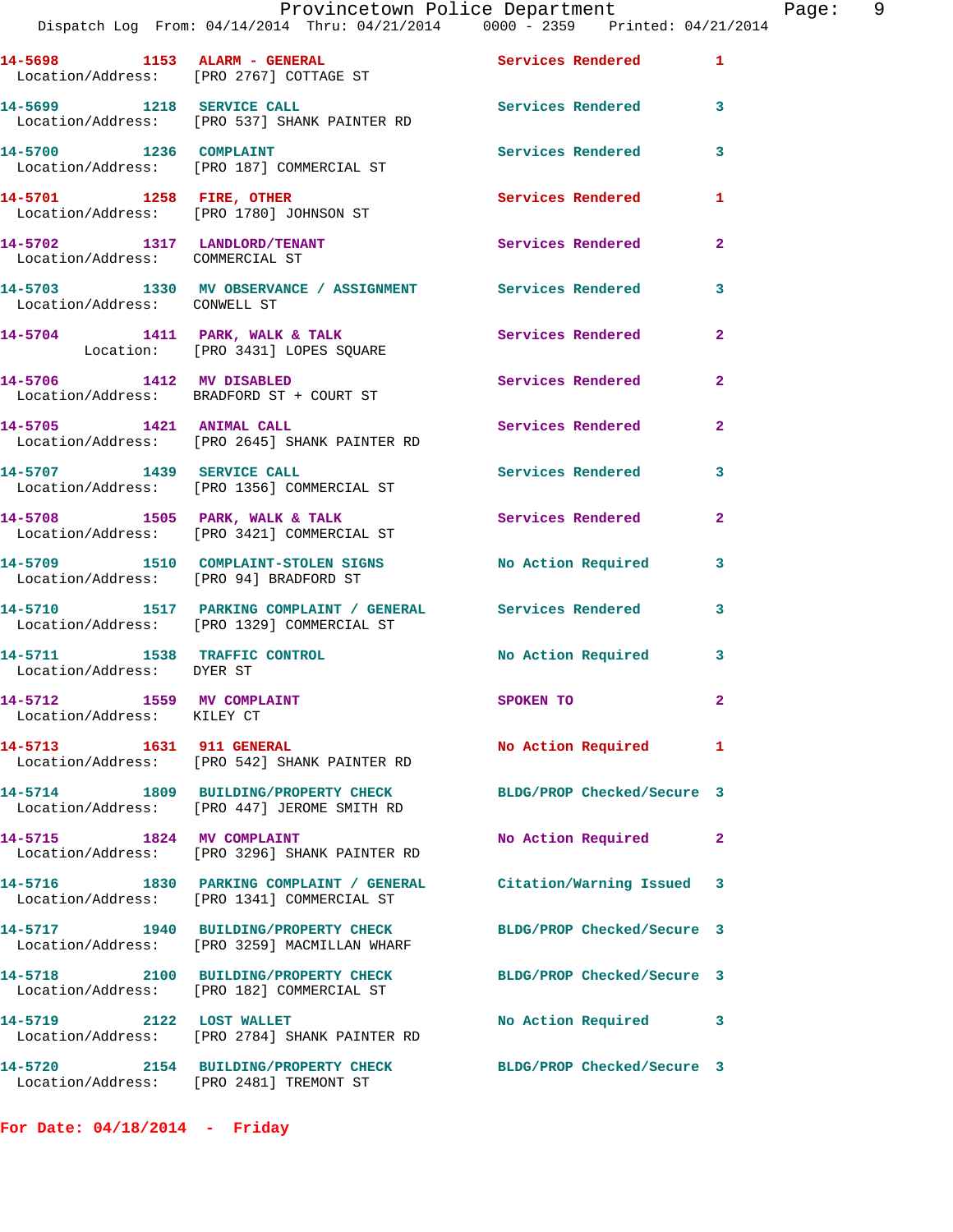Dispatch Log From: 04/14/2014 Thru: 04/21/2014 0000 - 2359 Printed: 04/21/2014

**14-5721 0030 LOBBY TRAFFIC Services Rendered 2 39**  Location/Address: [PRO 542] SHANK PAINTER RD **14-5722 0103 BUILDING/PROPERTY CHECK BLDG/PROP Checked/Secure 3**  Location/Address: [PRO 447] JEROME SMITH RD **14-5723 0115 MV OBSERVANCE / ASSIGNMENT Services Rendered 3**  Location/Address: CONWELL ST **14-5724 0118 BUILDING/PROPERTY CHECK BLDG/PROP Checked/Secure 3**  Location/Address: [PRO 3296] SHANK PAINTER RD **14-5725 0351 BUILDING/PROPERTY CHECK BLDG/PROP Checked/Secure 3**  Location/Address: [PRO 105] COMMERCIAL ST **14-5726 0501 BUILDING/PROPERTY CHECK BLDG/PROP Checked/Secure 3**  Location/Address: [PRO 530] SHANK PAINTER RD **14-5727 0505 ASSIST CITIZEN Services Rendered 3**  Location/Address: [PRO 3873] CONWELL ST **14-5729 0535 MEDICAL EMERGENCY PATIENT REFUSAL 1**  Location/Address: CONWELL ST **14-5730 0540 TRAFFIC CONTROL Services Rendered 3**  Location/Address: [PRO 302] COMMERCIAL ST **14-5731 0747 BUILDING/PROPERTY CHECK BLDG/PROP Checked/Secure 3**  Location/Address: [PRO 447] JEROME SMITH RD **14-5732 0802 WALK-UP/EVALUATION PATIENT REFUSAL 1**  Location/Address: [PRO 1892] SHANK PAINTER RD **14-5733 0809 MV COMPLAINT SPOKEN TO 2**  Location/Address: [PRO 588] SHANK PAINTER RD **14-5734 0811 AT SCHOOL Services Rendered 3**  Location/Address: [PRO 569] WINSLOW ST **14-5735 0828 BUILDING/PROPERTY CHECK BLDG/PROP Checked/Secure 3**  Location/Address: [PRO 16] BRADFORD ST **14-5736 0847 MV OBSERVANCE / ASSIGNMENT No Action Required 3**  Location/Address: BRADFORD ST + STANDISH ST **14-5737 0905 MV OBSERVANCE / ASSIGNMENT Services Rendered 3**  Location/Address: [PRO 2518] ROUTE 6 **14-5738 0930 VERBAL SPEED VERBAL WARNING 3**  Location/Address: [PRO 2479] ROUTE 6 **14-5739 0949 BUILDING/PROPERTY CHECK BLDG/PROP Checked/Secure 3**  Location/Address: [PRO 2] ALDEN ST **14-5741 1030 MV OBSERVANCE / ASSIGNMENT Services Rendered 3**  Location/Address: [PRO 413] CONWELL ST **14-5740 1033 FACIAL DROOP/TRANSPORT Transported to Hospital 1**  Location/Address: [PRO 3222] ALDEN ST **14-5742 1039 BUILDING/PROPERTY CHECK Services Rendered 3**  Location/Address: [PRO 2898] JEROME SMITH RD **14-5743 1043 COMPLAINT SPOKEN TO 3**  Location/Address: [PRO 3307] HEATHER'S WAY **14-5744 1047 MV STOP VERBAL WARNING 3**  Location/Address: ROUTE 6

**14-5746 1126 MV COMPLAINT Services Rendered 2**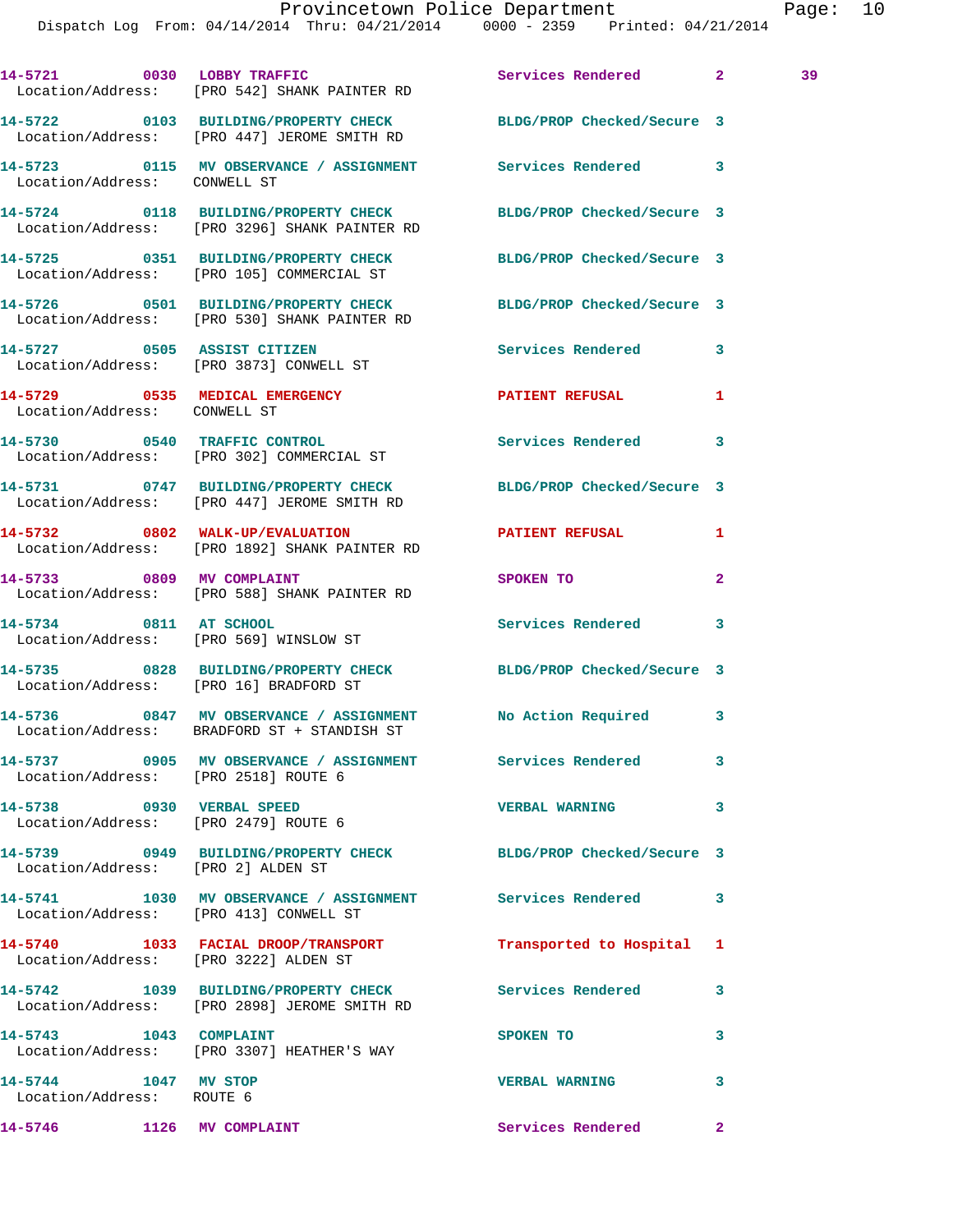|                                                                     | Provincetown Police Department<br>Dispatch Log From: 04/14/2014 Thru: 04/21/2014 0000 - 2359 Printed: 04/21/2014 |                            |              |
|---------------------------------------------------------------------|------------------------------------------------------------------------------------------------------------------|----------------------------|--------------|
|                                                                     | Location/Address: [PRO 2404] COMMERCIAL ST                                                                       |                            |              |
|                                                                     | 14-5748 1222 MV OBSERVANCE / ASSIGNMENT Citation/Warning Issued<br>Location/Address: BRADFORD ST + RYDER ST      |                            | 3            |
| 14-5749 1229 MV STOP                                                | Location/Address: BRADFORD ST + HIGH POLE HILL                                                                   | <b>VERBAL WARNING</b>      | 3            |
|                                                                     | 14-5750 1231 ASSIST CITIZEN<br>Location/Address: [PRO 537] SHANK PAINTER RD                                      | Services Rendered          | 3            |
|                                                                     | 14-5752 1323 PARK, WALK & TALK<br>Location/Address: COMMERCIAL ST + RYDER ST                                     | No Action Required         | 2            |
|                                                                     | 14-5751 1324 ASSIST CITIZEN<br>Location/Address: [PRO 542] SHANK PAINTER RD                                      | <b>Services Rendered</b>   | 3            |
| 14-5753 1407 COMPLAINT                                              | Location/Address: [PRO 542] SHANK PAINTER RD                                                                     | SPOKEN TO                  | 3            |
| 14-5754 1442 COMPLAINT                                              | Location/Address: [PRO 1714] COMMERCIAL ST                                                                       | <b>Services Rendered</b>   | 3            |
|                                                                     | 14-5755 1501 PARK, WALK & TALK<br>Location/Address: [PRO 312] COMMERCIAL ST                                      | BLDG/PROP Checked/Secure 2 |              |
|                                                                     | 14-5756 1508 MV OBSERVANCE / ASSIGNMENT Services Rendered<br>Location/Address: BRADFORD ST + HOWLAND ST          |                            | 3            |
|                                                                     | 14-5757 1514 COMPLAINT<br>Location/Address: [PRO 1167] WINTHROP ST                                               | <b>Services Rendered</b>   | 3            |
| 14-5758 1545 FOUND CELL PHONE                                       | Location/Address: [PRO 542] SHANK PAINTER RD                                                                     | <b>Services Rendered</b>   | 3            |
| Location/Address: ROUTE 6 + SNAIL RD                                | 14-5759 1602 MV OBSERVANCE / ASSIGNMENT Services Rendered                                                        |                            | 3            |
|                                                                     | 14-5760 1608 BUILDING/PROPERTY CHECK BLDG/PROP Checked/Secure 3<br>Location/Address: [PRO 2500] COMMERCIAL ST    |                            |              |
| 14-5761                                                             | 1616 BUILDING/PROPERTY CHECK<br>Location/Address: [PRO 564] BAYBERRY AVE                                         | BLDG/PROP Checked/Secure 3 |              |
|                                                                     | 14-5762 1618 MV OBSERVANCE / ASSIGNMENT Services Rendered<br>Location/Address: [PRO 1562] CONWELL ST             |                            | 3            |
|                                                                     | 14-5763 1635 MV OBSERVANCE / ASSIGNMENT No Action Required<br>Location/Address: ALDEN ST + BRADFORD ST           |                            | 3            |
| 14-5764 1639 MV STOP<br>Location/Address: CONWELL ST                |                                                                                                                  | <b>VERBAL WARNING</b>      | 3            |
| Location/Address: HEATHER'S WAY                                     | 14-5765 1648 BUILDING/PROPERTY CHECK BLDG/PROP Checked/Secure 3                                                  |                            |              |
| $14-5766$ 1652 PARK, WALK & TALK<br>Location/Address: COMMERCIAL ST |                                                                                                                  | <b>Services Rendered</b>   | $\mathbf{2}$ |
|                                                                     | 14-5767 1719 MV OBSERVANCE / ASSIGNMENT<br>Location/Address: [PRO 2577] BRADFORD ST                              | No Action Required         | 3            |
|                                                                     | 14-5768 1752 BUILDING/PROPERTY CHECK BLDG/PROP Checked/Secure 3<br>Location/Address: [PRO 3256] COMMERCIAL ST    |                            |              |
|                                                                     | 14-5769 1807 BUILDING/PROPERTY CHECK<br>Location/Address: [PRO 433] RYDER ST EXT                                 | <b>Services Rendered</b>   | 3            |
| 14-5770 1907 911 TTY TEST CALL                                      | Location/Address: [PRO 542] SHANK PAINTER RD                                                                     | Services Rendered          | 1            |

Page: 11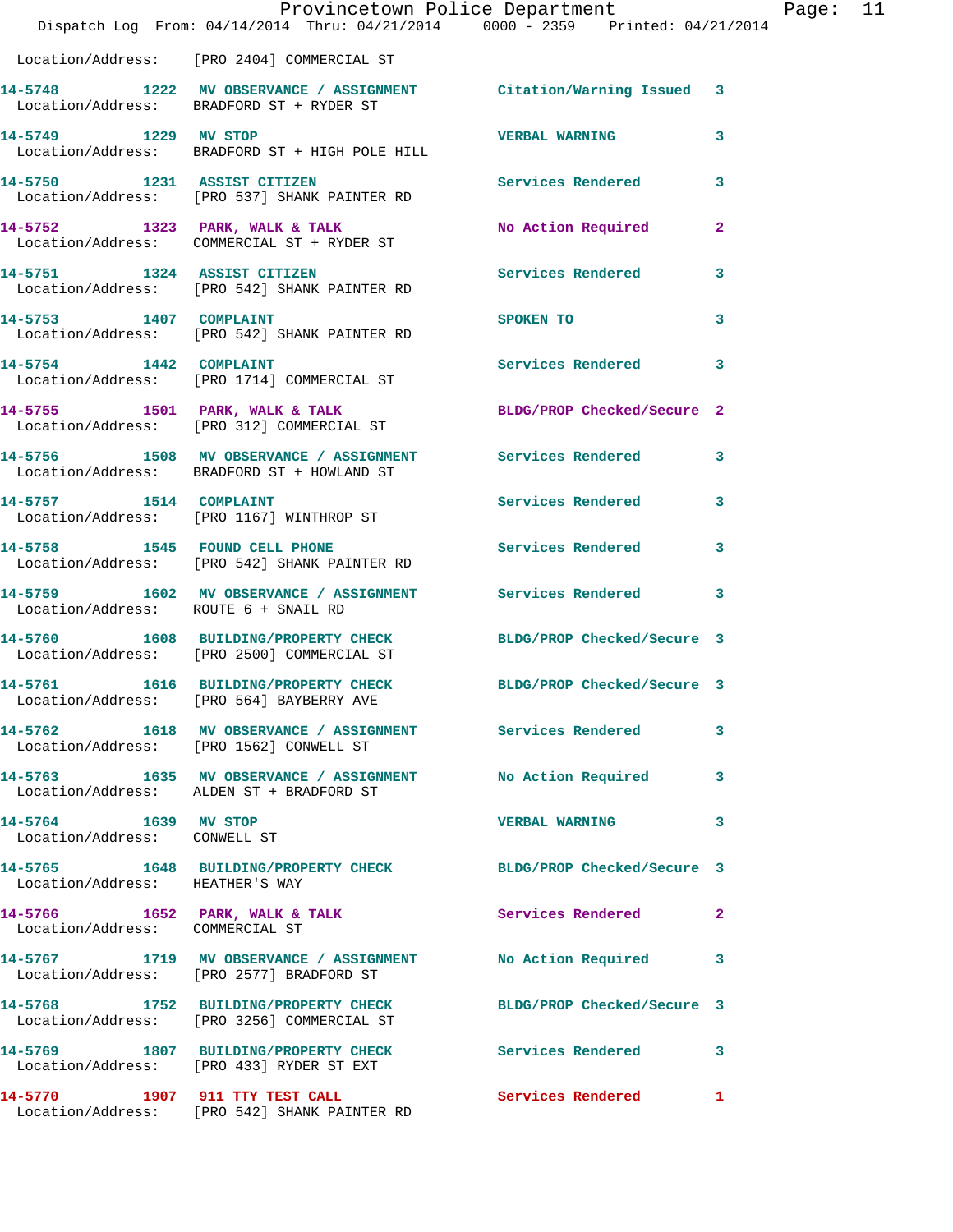|                                        | Provincetown Police Department<br>Dispatch Log From: 04/14/2014 Thru: 04/21/2014 0000 - 2359 Printed: 04/21/2014  |                            |              | Page: 12 |  |
|----------------------------------------|-------------------------------------------------------------------------------------------------------------------|----------------------------|--------------|----------|--|
|                                        | 14-5771 1938 MV STOP<br>Location/Address: BRADFORD ST + CENTER ST                                                 | <b>VERBAL WARNING</b> 3    |              |          |  |
| Location/Address: BRADFORD ST          | 14-5772 1943 MEDICAL EMERGENCY Services Rendered                                                                  |                            | 1            |          |  |
|                                        |                                                                                                                   | Could Not Locate           | $\mathbf{2}$ |          |  |
|                                        | 14-5774 2006 COMPLAINT<br>Location/Address: [PRO 526] RYDER ST EXT                                                | <b>GONE ON ARRIVAL</b>     | 3            |          |  |
| Location/Address: [PRO 1859] ROUTE 6   | 14-5775 2023 BUILDING/PROPERTY CHECK BLDG/PROP Checked/Secure 3                                                   |                            |              |          |  |
|                                        | 14-5776 2027 BUILDING/PROPERTY CHECK BLDG/PROP Checked/Secure 3<br>Location/Address: [PRO 519] RACE POINT RD      |                            |              |          |  |
|                                        | 14-5777 2041 BUILDING/PROPERTY CHECK BLDG/PROP Checked/Secure 3<br>Location/Address: [PRO 3259] MACMILLAN WHARF   |                            |              |          |  |
|                                        | 14-5779 2118 BUILDING/PROPERTY CHECK BLDG/PROP Checked/Secure 3<br>Location/Address: [PRO 306] COMMERCIAL ST      |                            |              |          |  |
|                                        | 14-5782 2124 PARK, WALK & TALK<br>Location/Address: [PRO 516] RACE POINT RD                                       | Services Rendered 2        |              |          |  |
|                                        | 14-5780 2126 BUILDING/PROPERTY CHECK BLDG/PROP Checked/Secure 3<br>Location/Address: [PRO 182] COMMERCIAL ST      |                            |              |          |  |
| 14-5781 2132 MV STOP                   | Location/Address: [PRO 2518] ROUTE 6                                                                              | VERBAL WARNING 3           |              |          |  |
|                                        | 14-5783 2140 BUILDING/PROPERTY CHECK BLDG/PROP Checked/Secure 3<br>Location/Address: [PRO 175] COMMERCIAL ST      |                            |              |          |  |
|                                        | 14-5784 2146 BUILDING/PROPERTY CHECK<br>Location/Address: [PRO 1714] COMMERCIAL ST                                | Services Rendered 3        |              |          |  |
| Location/Address: [PRO 554] TREMONT ST | 14-5785 2152 BUILDING/PROPERTY CHECK BLDG/PROP Checked/Secure 3                                                   |                            |              |          |  |
| 14-5786 2156 MV COMPLAINT              | Location/Address: COMMERCIAL ST + ANTHONY ST                                                                      | VERBAL WARNING 2           |              |          |  |
|                                        | 14-5787 2206 BUILDING/PROPERTY CHECK BLDG/PROP Checked/Secure 3<br>Location/Address: [PRO 564] BAYBERRY AVE       |                            |              |          |  |
|                                        | 14-5788 2219 FOUND BROWN WALLET<br>Location/Address: [PRO 542] SHANK PAINTER RD                                   | <b>Services Rendered</b> 3 |              |          |  |
|                                        | 14-5790 2354 MV OBSERVANCE / ASSIGNMENT Services Rendered<br>Location/Address: SHANK PAINTER RD + JEROME SMITH RD |                            | 3            |          |  |
|                                        | 14-5791 2358 BUILDING/PROPERTY CHECK<br>Location/Address: [PRO 440] HARRY KEMP WAY                                | BLDG/PROP Checked/Secure 3 |              |          |  |
| For Date: $04/19/2014$ - Saturday      |                                                                                                                   |                            |              |          |  |
|                                        | 14-5792 0001 BUILDING/PROPERTY CHECK<br>Location/Address: [PRO 175] COMMERCIAL ST                                 | BLDG/PROP Checked/Secure 3 |              |          |  |
|                                        | 14-5793 0007 BUILDING/PROPERTY CHECK BLDG/PROP Checked/Secure 3<br>Location/Address: [PRO 338] SHANK PAINTER RD   |                            |              |          |  |
|                                        | 14-5794 0015 BUILDING/PROPERTY CHECK BLDG/PROP Checked/Secure 3<br>Location/Address: [PRO 1714] COMMERCIAL ST     |                            |              |          |  |
|                                        |                                                                                                                   | Services Rendered 3        |              |          |  |

Location/Address: CONWELL ST + HARRY KEMP WAY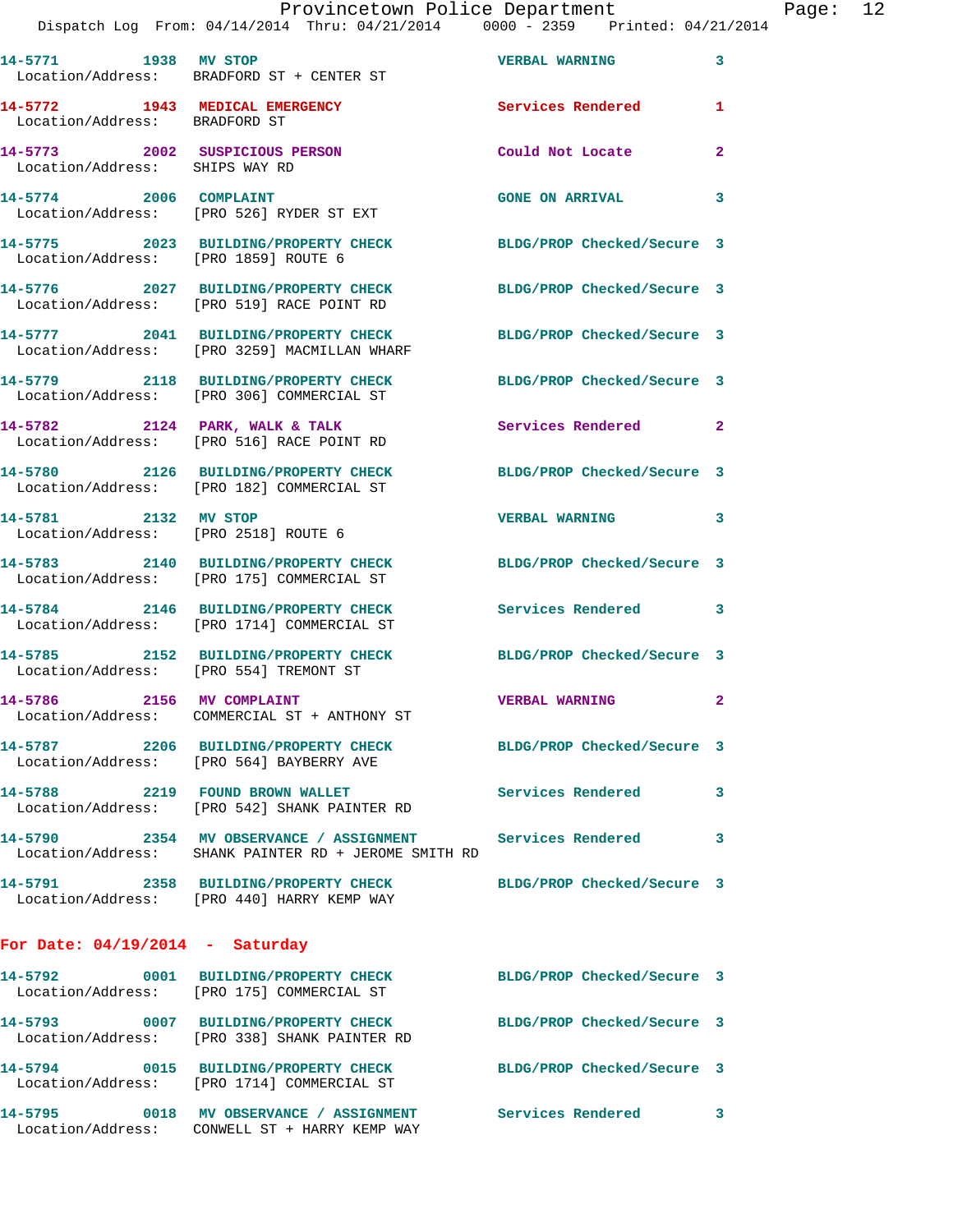|                                                             | 14-5796 0040 MV OBSERVANCE / ASSIGNMENT Services Rendered<br>Location/Address: BRADFORD ST + RYDER ST |                            | $\overline{\phantom{a}}$ 3 |
|-------------------------------------------------------------|-------------------------------------------------------------------------------------------------------|----------------------------|----------------------------|
|                                                             | 14-5797 0045 BUILDING/PROPERTY CHECK<br>Location/Address: [PRO 1646] WINSLOW ST                       | BLDG/PROP Checked/Secure 3 |                            |
| 14-5798 0047 COMPLAINT<br>Location/Address: CEMETERY RD     |                                                                                                       | Unfounded                  | 3                          |
|                                                             | 14-5799 0105 MV OBSERVANCE / ASSIGNMENT<br>Location/Address: BRADFORD ST + RYDER ST                   | Services Rendered 3        |                            |
|                                                             | 14-5800 0110 BUILDING/PROPERTY CHECK<br>Location/Address: [PRO 3307] HEATHER'S WAY                    | BLDG/PROP Checked/Secure 3 |                            |
|                                                             | 14-5801 0113 BUILDING/PROPERTY CHECK<br>Location/Address: [PRO 2483] COMMERCIAL ST                    | Services Rendered          | $\overline{\phantom{a}}$ 3 |
|                                                             | 14-5802 0200 BUILDING/PROPERTY CHECK<br>Location/Address: [PRO 2206] COMMERCIAL ST                    | BLDG/PROP Checked/Secure 3 |                            |
|                                                             | 14-5803 0225 BUILDING/PROPERTY CHECK<br>Location/Address: [PRO 3430] COMMERCIAL ST                    | Services Rendered          | $\overline{\phantom{a}}$ 3 |
|                                                             | 14-5804 0308 BUILDING/PROPERTY CHECK<br>Location/Address: [PRO 545] SHANK PAINTER RD                  | BLDG/PROP Checked/Secure 3 |                            |
| 14-5805 0323 MISSING PERSON                                 | Location/Address: [PRO 542] SHANK PAINTER RD                                                          | Unfounded                  | 1                          |
|                                                             | 14-5806 0426 BUILDING/PROPERTY CHECK<br>Location/Address: [PRO 444] HIGH POLE HILL                    | BLDG/PROP Checked/Secure 3 |                            |
|                                                             | 14-5807 0438 BUILDING/PROPERTY CHECK<br>Location/Address: [PRO 447] JEROME SMITH RD                   | BLDG/PROP Checked/Secure 3 |                            |
|                                                             | 14-5808 0458 BUILDING/PROPERTY CHECK<br>Location/Address: [PRO 2898] JEROME SMITH RD                  | Services Rendered          | 3                          |
|                                                             | 14-5809 0600 MV OBSERVANCE / ASSIGNMENT<br>Location/Address: CONWELL ST + HENSCHE LN                  | <b>Services Rendered</b>   | 3                          |
| 14-5810                                                     | 0732 PARK, WALK & TALK<br>Location: [PRO 3431] LOPES SQUARE                                           | <b>Services Rendered</b>   | $\overline{2}$             |
| Location/Address: ROUTE 6                                   |                                                                                                       |                            | $\overline{\mathbf{3}}$    |
| Location/Address: [PRO 2] ALDEN ST                          |                                                                                                       | BLDG/PROP Checked/Secure 3 |                            |
| 14-5813 0811 MV STOP<br>Location/Address: [PRO 521] ROUTE 6 |                                                                                                       | Citation/Warning Issued 3  |                            |
|                                                             | 14-5814 0822 BUILDING/PROPERTY CHECK<br>Location/Address: [PRO 447] JEROME SMITH RD                   | BLDG/PROP Checked/Secure 3 |                            |
| 14-5815 1008 FOUND KEYS                                     | Location/Address: [PRO 537] SHANK PAINTER RD                                                          | Services Rendered          | 3                          |
| 14-5816 1055 PARK, WALK & TALK                              | Location/Address: BROWNE ST + WINTHROP ST                                                             | Services Rendered          | $\mathbf{2}$               |
|                                                             | 14-5817 1059 MV OBSERVANCE / ASSIGNMENT Services Rendered<br>Location/Address: [PRO 2577] BRADFORD ST |                            | 3                          |
| 14-5818 1112 MV STOP                                        | Location/Address: [PRO 731] BRADFORD ST                                                               | <b>VERBAL WARNING</b>      | $\overline{\mathbf{3}}$    |
| 14-5819 1121 MV STOP                                        |                                                                                                       | <b>VERBAL WARNING</b>      | $\mathbf{3}$               |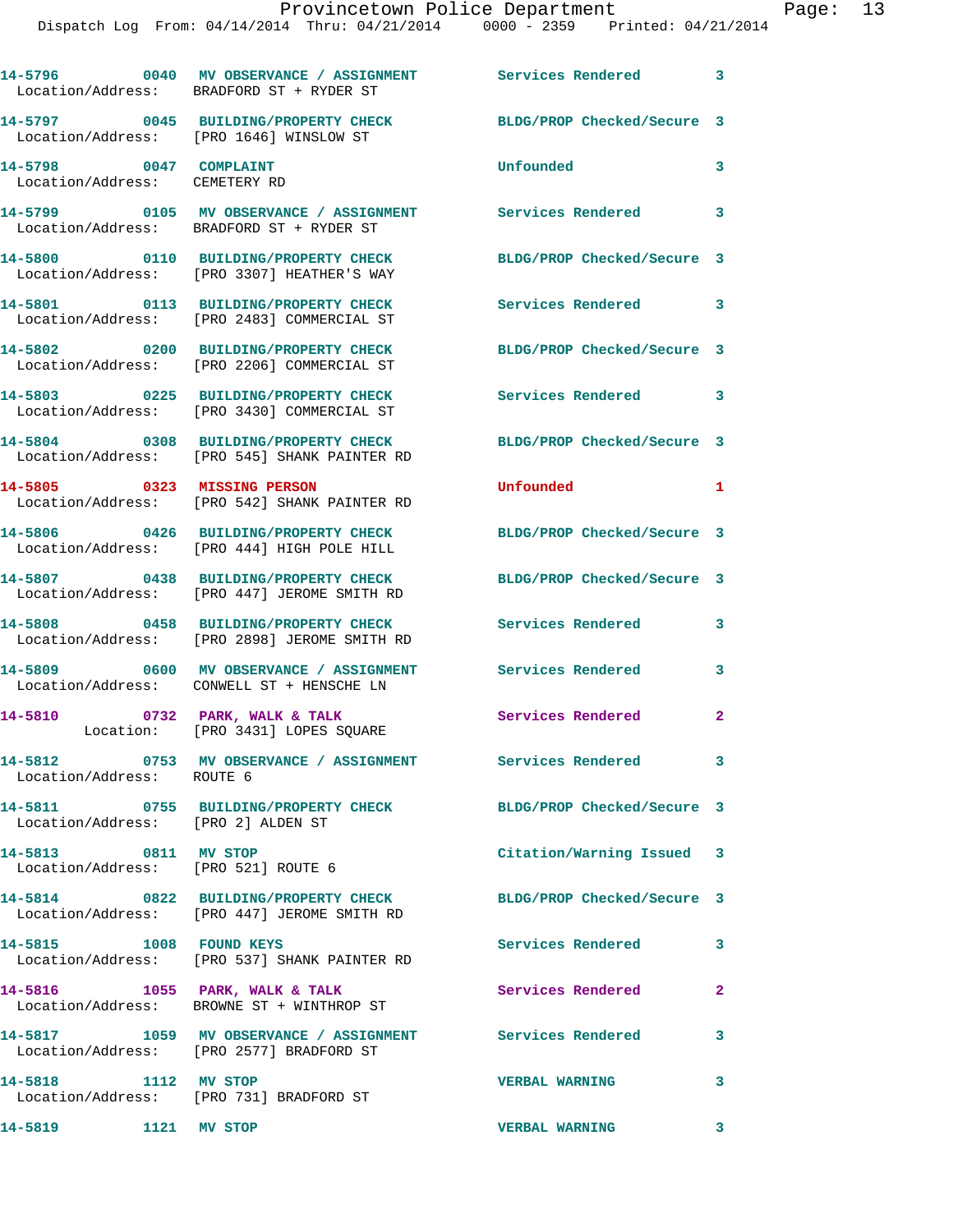|                                      | Dispatch Log From: 04/14/2014 Thru: 04/21/2014 0000 - 2359 Printed: 04/21/2014                                  | Provincetown Police Department |              | Page: 14 |  |
|--------------------------------------|-----------------------------------------------------------------------------------------------------------------|--------------------------------|--------------|----------|--|
|                                      | Location/Address: [PRO 105] COMMERCIAL ST                                                                       |                                |              |          |  |
|                                      | 14-5820 1154 BUILDING/PROPERTY CHECK BLDG/PROP Checked/Secure 3<br>Location/Address: [PRO 3259] MACMILLAN WHARF |                                |              |          |  |
| Location/Address: [PRO 2521] ROUTE 6 | 14-5822 1213 MV OBSERVANCE / ASSIGNMENT Services Rendered 3                                                     |                                |              |          |  |
| Location/Address: [PRO 2513] ROUTE 6 | 14-5823 1226 MV STOP                                                                                            | <b>VERBAL WARNING</b> 3        |              |          |  |
| 14-5824 1238 MV STOP                 | Location/Address: [PRO 2521] ROUTE 6                                                                            | VERBAL WARNING 3               |              |          |  |
|                                      | 14-5825 1254 BUILDING/PROPERTY CHECK BLDG/PROP Checked/Secure 3<br>Location/Address: [PRO 519] RACE POINT RD    |                                |              |          |  |
|                                      | 14-5826 1311 BUILDING/PROPERTY CHECK BLDG/PROP Checked/Secure 3<br>Location/Address: [PRO 182] COMMERCIAL ST    |                                |              |          |  |
|                                      | 14-5827 1337 PARKING COMPLAINT / GENERAL GONE ON ARRIVAL 3<br>Location/Address: [PRO 2542] COMMERCIAL ST        |                                |              |          |  |
|                                      | 14-5828 1341 BUILDING/PROPERTY CHECK BLDG/PROP Checked/Secure 3<br>Location/Address: [PRO 3287] ROUTE 6         |                                |              |          |  |
|                                      | 14-5829 1347 BUILDING/PROPERTY CHECK BLDG/PROP Checked/Secure 3<br>Location/Address: [PRO 530] SHANK PAINTER RD |                                |              |          |  |
|                                      | 14-5830 1356 SERVICE CALL<br>Location/Address: [PRO 1341] COMMERCIAL ST                                         | Services Rendered 3            |              |          |  |
|                                      | 14-5831 1404 VANDALISM<br>Location/Address: [PRO 210] COMMERCIAL ST                                             | SPOKEN TO                      | 3            |          |  |
| Location/Address: OFF CONWELL ST     | 14-5832 1441 DR ORDERED TRANSPORT Transported to Hospital 1                                                     |                                |              |          |  |
|                                      | 14-5833 1450 MV ACCIDENT<br>Location/Address: [PRO 3430] COMMERCIAL ST                                          | Services Rendered 1            |              |          |  |
|                                      | 14-5835 1510 BUILDING/PROPERTY CHECK BLDG/PROP Checked/Secure 3<br>Location/Address: [PRO 3307] HEATHER'S WAY   |                                |              |          |  |
|                                      | 14-5836 1524 PARK, WALK & TALK<br>Location/Address: [PRO 285] COMMERCIAL ST                                     | <b>Services Rendered</b>       | $\mathbf{2}$ |          |  |
|                                      | 14-5837 1604 BUILDING/PROPERTY CHECK BLDG/PROP Checked/Secure 3<br>Location/Address: [PRO 1714] COMMERCIAL ST   |                                |              |          |  |
|                                      | 14-5838 1626 MV COMPLAINT<br>Location/Address: [PRO 518] RACE POINT RD                                          | Services Rendered              | 2            |          |  |
|                                      | 14-5839 1635 ASSIST AGENCY / MUTUAL AID Services Rendered<br>Location/Address: [PRO 2490] PROVINCELANDS RD      |                                | 3            |          |  |
|                                      | 14-5840 1653 MV OBSERVANCE / ASSIGNMENT Services Rendered<br>Location/Address: [PRO 518] RACE POINT RD          |                                | 3            |          |  |
| 14-5841 1707 MV STOP                 | Location/Address: [PRO 2540] RACE POINT RD                                                                      | <b>VERBAL WARNING</b>          | 3            |          |  |
| Location/Address: CONWELL ST         | 14-5842 1708 MV OBSERVANCE / ASSIGNMENT Services Rendered                                                       |                                | 3            |          |  |
|                                      | 14-5843 1721 ASSIST AGENCY / MUTUAL AID Services Rendered<br>Location/Address: [PRO 2490] PROVINCELANDS RD      |                                | 3            |          |  |
| 14-5844 1807 LOBBY TRAFFIC           |                                                                                                                 | Services Rendered 2            |              | 19       |  |

Location/Address: [PRO 542] SHANK PAINTER RD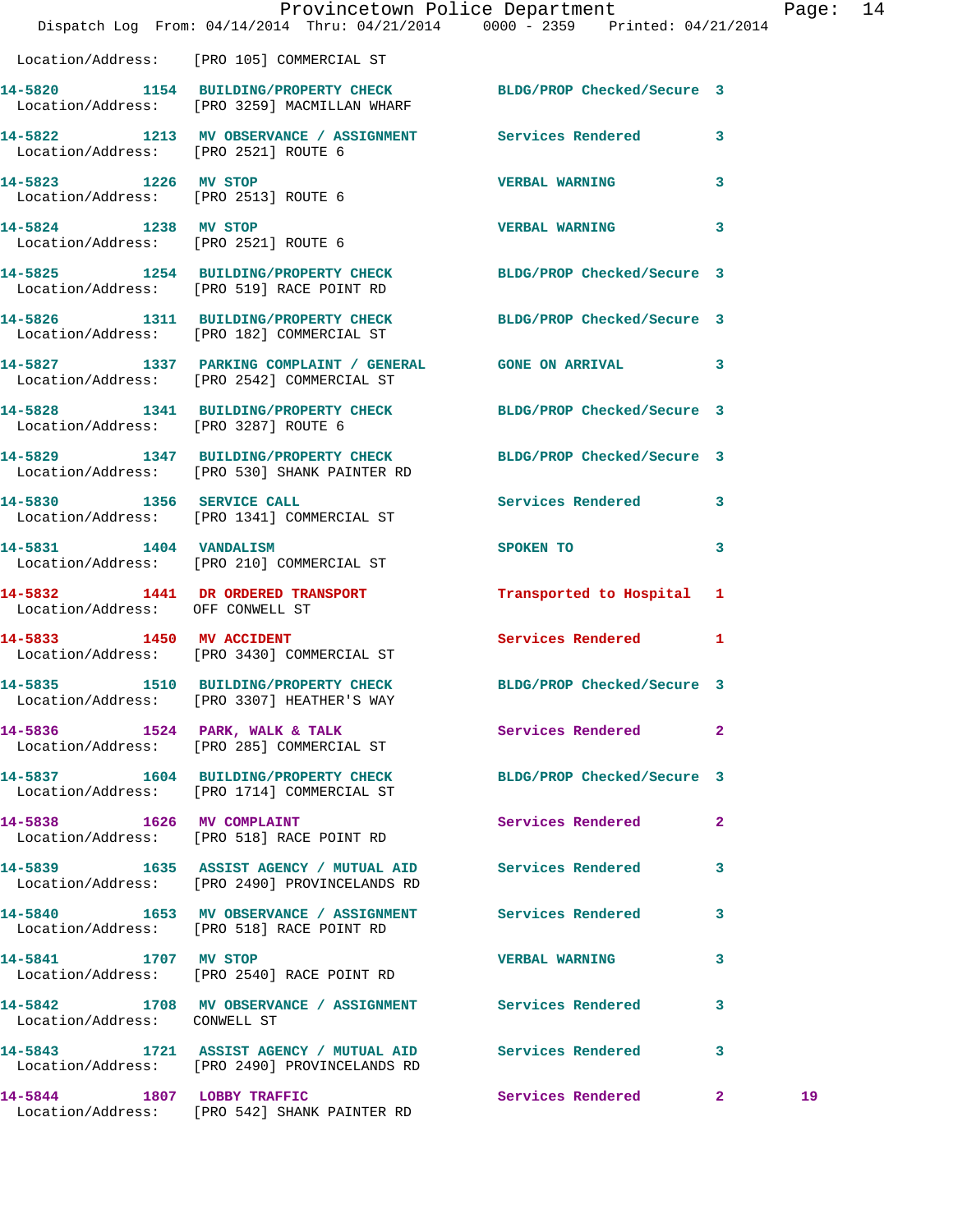|                                                                 |                                                                                                               | Provincetown Police Department |                | Page: 15        |  |
|-----------------------------------------------------------------|---------------------------------------------------------------------------------------------------------------|--------------------------------|----------------|-----------------|--|
|                                                                 | Dispatch Log From: 04/14/2014 Thru: 04/21/2014 0000 - 2359 Printed: 04/21/2014                                |                                |                |                 |  |
|                                                                 | 14-5845 1817 MV DISABLED<br>Location/Address: [PRO 2490] PROVINCELANDS RD                                     | Services Rendered 2            |                |                 |  |
| Location/Address: CONWELL ST                                    | 14-5846 1827 MV OBSERVANCE / ASSIGNMENT Services Rendered 3                                                   |                                |                |                 |  |
|                                                                 | 14-5847 1845 BUILDING/PROPERTY CHECK BLDG/PROP Checked/Secure 3<br>Location/Address: [PRO 3317] CEMETERY RD   |                                |                |                 |  |
|                                                                 | 14-5848 1850 MV OBSERVANCE / ASSIGNMENT Services Rendered 3<br>Location/Address: [PRO 2521] ROUTE 6           |                                |                |                 |  |
|                                                                 | 14-5849 1926 MV COMPLAINT<br>Location/Address: [PRO 437] FREEMAN ST                                           | Services Rendered              | $\mathbf{2}$   |                 |  |
| 14-5850 2002 DRONE USAGE                                        |                                                                                                               | No Action Required 3           |                |                 |  |
|                                                                 | 14-5851 2021 BUILDING/PROPERTY CHECK<br>Location/Address: [PRO 2898] JEROME SMITH RD                          | BLDG/PROP Checked/Secure 3     |                |                 |  |
| Location/Address: [PRO 3222] ALDEN ST                           | 14-5852 2131 UNCONSCIOUS/TRANSPORT                                                                            | Transported to Hospital 1      |                |                 |  |
|                                                                 | 14-5854 2203 MV DISABLED<br>Location/Address: [PRO 2520] PRINCE ST                                            | Services Rendered 2            |                |                 |  |
| 14-5855 2205 FOLLOW UP<br>Location/Address: [PRO 3898] ALDEN ST |                                                                                                               | SPOKEN TO AND THE SPOKEN TO    | $\overline{2}$ |                 |  |
|                                                                 | 14-5856 2333 BUILDING/PROPERTY CHECK<br>Location/Address: [PRO 306] COMMERCIAL ST                             | BLDG/PROP Checked/Secure 3     |                |                 |  |
|                                                                 | 14-5857 2335 BUILDING/PROPERTY CHECK BLDG/PROP Checked/Secure 3<br>Location/Address: [PRO 3307] HEATHER'S WAY |                                |                |                 |  |
|                                                                 | 14-5859 2351 VERBAL/FAIL TO USE CARE WERBAL WARNING 3<br>Location/Address: WASHINGTON AVE + COMMERCIAL ST     |                                |                |                 |  |
| For Date: $04/20/2014$ - Sunday                                 |                                                                                                               |                                |                |                 |  |
|                                                                 | 14-5860 0002 LOBBY TRAFIC<br>Location/Address: [PRO 542] SHANK PAINTER RD                                     | Services Rendered 2            |                | 17 <sub>1</sub> |  |
| 14-5861 0024 LIFT ASSIST                                        |                                                                                                               | <b>Services Rendered</b>       | 1              |                 |  |

 Location/Address: [PRO 1113] STANDISH ST **14-5862 0032 FOLLOW UP Services Rendered 2**  Location/Address: [PRO 542] SHANK PAINTER RD **14-5863 0039 BUILDING/PROPERTY CHECK Services Rendered 3**  Location/Address: [PRO 2206] COMMERCIAL ST **14-5864 0039 MV OBSERVANCE / ASSIGNMENT Services Rendered 3**  Location/Address: BRADFORD ST + RYDER ST **14-5865 0042 BUILDING/PROPERTY CHECK BLDG/PROP Checked/Secure 3**  Location/Address: [PRO 341] COMMERCIAL ST **14-5866 0046 VERBAL PLATE LIGHT VERBAL WARNING 3**  Location/Address: [PRO 1790] BRADFORD ST **14-5867 0053 MV OBSERVANCE / ASSIGNMENT Services Rendered 3**  Location/Address: [PRO 2818] CONWELL ST **14-5868 0124 DISTURBANCE SPOKEN TO 1**  Location/Address: [PRO 1974] BRADFORD ST **14-5869 0154 BUILDING/PROPERTY CHECK BLDG/PROP Checked/Secure 3** 

Location/Address: [PRO 444] HIGH POLE HILL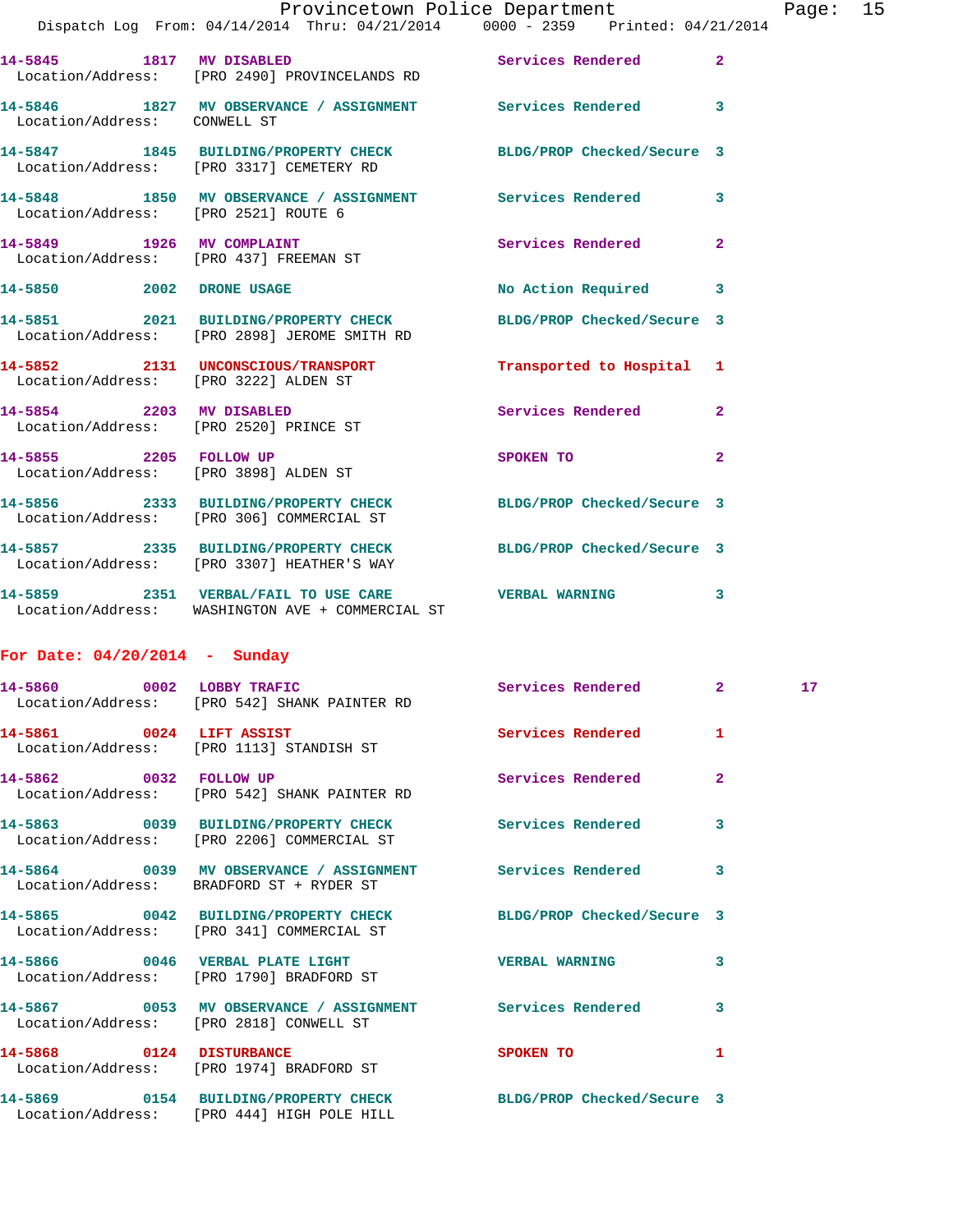|                                                                    | 14-5870 0207 BUILDING/PROPERTY CHECK<br>Location/Address: [PRO 440] HARRY KEMP WAY                          | BLDG/PROP Checked/Secure 3 |                |
|--------------------------------------------------------------------|-------------------------------------------------------------------------------------------------------------|----------------------------|----------------|
|                                                                    | 14-5871 0249 NOISE COMPLAINT<br>Location/Address: [PRO 3925] BLUEBERRY AVE                                  | Unfounded                  | 3              |
|                                                                    | 14-5872 0303 BUILDING/PROPERTY CHECK<br>Location/Address: [PRO 488] MAYFLOWER AVE                           | BLDG/PROP Checked/Secure 3 |                |
| Location/Address: [PRO 521] ROUTE 6                                | 14-5873 0518 BUILDING/PROPERTY CHECK                                                                        | Services Rendered 3        |                |
|                                                                    | 14-5874 0523 BUILDING/PROPERTY CHECK<br>Location/Address: [PRO 530] SHANK PAINTER RD                        | BLDG/PROP Checked/Secure 3 |                |
|                                                                    | 14-5875 0655 ASSIST AGENCY / TSA<br>Location/Address: [PRO 516] RACE POINT RD                               | No Action Required 3       |                |
|                                                                    | 14-5877 0728 BUILDING/PROPERTY CHECK<br>Location/Address: [PRO 2898] JEROME SMITH RD                        | BLDG/PROP Checked/Secure 3 |                |
|                                                                    | 14-5878 0731 BUILDING/PROPERTY CHECK<br>Location/Address: [PRO 530] SHANK PAINTER RD                        | BLDG/PROP Checked/Secure 3 |                |
|                                                                    | 14-5876 0755 ASSIST CITIZEN<br>Location/Address: [PRO 542] SHANK PAINTER RD                                 | Services Rendered 3        |                |
|                                                                    | 14-5879 0803 BUILDING/PROPERTY CHECK<br>Location/Address: [PRO 488] MAYFLOWER AVE                           | BLDG/PROP Checked/Secure 3 |                |
|                                                                    | 14-5880 0822 MV OBSERVANCE / ASSIGNMENT<br>Location/Address: [PRO 1969] BRADFORD ST                         | No Action Required         | 3              |
| 14-5881 0826 MV STOP                                               | Location/Address: [PRO 57] BRADFORD ST                                                                      | VERBAL WARNING 3           |                |
|                                                                    | 14-5882 0837 BUILDING/PROPERTY CHECK<br>Location/Address: [PRO 440] HARRY KEMP WAY                          | BLDG/PROP Checked/Secure 3 |                |
| Location/Address: SNAIL RD                                         | 14-5883 0908 ASSIST AGENCY / TPD                                                                            | Services Rendered 3        |                |
| Location/Address: [PRO 16] BRADFORD ST                             | 14-5884 0925 BUILDING/PROPERTY CHECK                                                                        | BLDG/PROP Checked/Secure 3 |                |
| 14-5885 1000 MEDICAL EMERGENCY<br>Location/Address: NELSON AVE     |                                                                                                             | Transported to Hospital 1  |                |
|                                                                    | 14-5887 1039 BUILDING/PROPERTY CHECK BLDG/PROP Checked/Secure 3<br>Location/Address: [PRO 564] BAYBERRY AVE |                            |                |
|                                                                    | 14-5888 1053 BUILDING/PROPERTY CHECK<br>Location/Address: [PRO 519] RACE POINT RD                           | BLDG/PROP Checked/Secure 3 |                |
|                                                                    | 14-5889 1109 MV OBSERVANCE / ASSIGNMENT<br>Location/Address: [PRO 2577] BRADFORD ST                         | No Action Required         | $\mathbf{3}$   |
| 14-5890 1112 MV STOP                                               | Location/Address: [PRO 3456] RYDER ST EXT                                                                   | <b>VERBAL WARNING</b>      | $\mathbf{3}$   |
| 14-5891 1156 ASSIST CITIZEN                                        | Location/Address: [PRO 542] SHANK PAINTER RD                                                                | <b>Services Rendered</b>   | 3              |
| 14-5892 1205 ANIMAL CALL                                           | Location/Address: [PRO 757] BRADFORD ST                                                                     | SPOKEN TO                  | $\overline{2}$ |
| 14-5893 1220 MEDICAL EMERGENCY<br>Location/Address: HARRY KEMP WAY |                                                                                                             | <b>PATIENT REFUSAL</b>     | 1              |
| 14-5894 1243 ANIMAL CALL<br>Location/Address: BAYBERRY AVE         |                                                                                                             | Services Rendered          | $\mathbf{2}$   |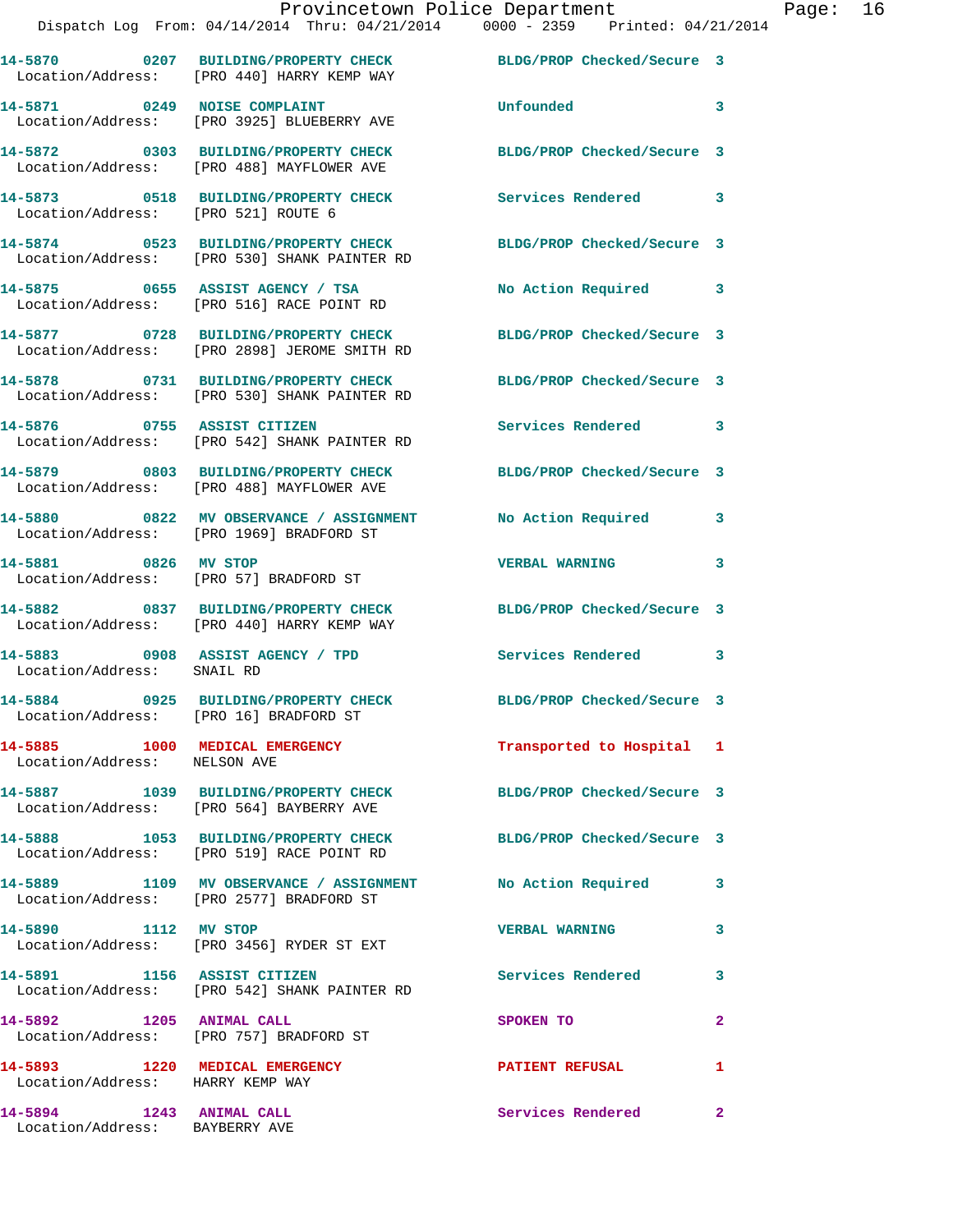## Provincetown Police Department Fage: 17

Dispatch Log From: 04/14/2014 Thru: 04/21/2014 0000 - 2359 Printed: 04/21/2014

| Location: CENTER ROAM                                   | 14-5895 1314 PARK, WALK & TALK                                                                          | Services Rendered 2        |                            |
|---------------------------------------------------------|---------------------------------------------------------------------------------------------------------|----------------------------|----------------------------|
|                                                         | 14-5896 1333 TRAFFIC CONTROL<br>Location/Address: COMMERCIAL ST + FRANKLIN ST                           | Services Rendered          | 3                          |
| Location: DOWN TOWN                                     | 14-5897 1355 PARK, WALK & TALK                                                                          | No Action Required         | $\mathbf{2}$               |
|                                                         | 14-5898 1458 MV OBSERVANCE / ASSIGNMENT Services Rendered<br>Location/Address: [PRO 3136] RACE POINT RD |                            | 3                          |
| 14-5899 1517 MV STOP<br>Location/Address: RACE POINT RD |                                                                                                         | <b>VERBAL WARNING</b>      | $\overline{\mathbf{3}}$    |
|                                                         | 14-5900 1530 BUILDING/PROPERTY CHECK<br>Location/Address: [PRO 519] RACE POINT RD                       | BLDG/PROP Checked/Secure 3 |                            |
| 14-5901 1544 COMPLAINT<br>Location/Address: ROUTE 6     |                                                                                                         | <b>GONE ON ARRIVAL</b>     | $\mathbf{3}$               |
| Location/Address: CONWELL ST                            | 14-5902 1553 MV OBSERVANCE / ASSIGNMENT Services Rendered 3                                             |                            |                            |
|                                                         | 14-5903 1557 PARK, WALK & TALK<br>Location/Address: [PRO 105] COMMERCIAL ST                             | BLDG/PROP Checked/Secure 2 |                            |
| 14-5904 1655 MV HIT & RUN                               | Location/Address: [PRO 3296] SHANK PAINTER RD                                                           | Services Rendered 2        |                            |
|                                                         | 14-5905 1725 BUILDING/PROPERTY CHECK<br>Location/Address: [PRO 1714] COMMERCIAL ST                      | BLDG/PROP Checked/Secure 3 |                            |
|                                                         | 14-5906 1927 BUILDING/PROPERTY CHECK<br>Location/Address: [PRO 3307] HEATHER'S WAY                      | BLDG/PROP Checked/Secure 3 |                            |
|                                                         | 14-5907 1945 BUILDING/PROPERTY CHECK<br>Location/Address: [PRO 1638] COMMERCIAL ST                      | BLDG/PROP Checked/Secure 3 |                            |
|                                                         | 14-5908 2025 BUILDING/PROPERTY CHECK<br>Location/Address: [PRO 3259] MACMILLAN WHARF                    | BLDG/PROP Checked/Secure 3 |                            |
| 14-5909 2108 MV STOP                                    | Location/Address: [PRO 3004] BRADFORD ST                                                                | <b>VERBAL WARNING</b>      | $\overline{\mathbf{3}}$    |
| 14-5910 2153 MV STOP                                    | Location/Address: NICKERSON ST + TREMONT ST                                                             | <b>VERBAL WARNING</b>      | $\mathbf{3}$               |
|                                                         | 14-5911 2215 BUILDING/PROPERTY CHECK<br>Location/Address: [PRO 519] RACE POINT RD                       | BLDG/PROP Checked/Secure 3 |                            |
| 14-5912                                                 | 2235 MEDICAL EMERGENCY/LIFT ASSIST Services Rendered<br>Location/Address: [PRO 1113] STANDISH ST        |                            | 1                          |
|                                                         | 14-5913 2322 BUILDING/PROPERTY CHECK<br>Location/Address: [PRO 3259] MACMILLAN WHARF                    | BLDG/PROP Checked/Secure 3 |                            |
|                                                         | 14-5914 2343 BUILDING/PROPERTY CHECK<br>Location/Address: [PRO 3317] CEMETERY RD                        | BLDG/PROP Checked/Secure 3 |                            |
| Location/Address: [PRO 1859] ROUTE 6                    | 14-5915 2344 BUILDING/PROPERTY CHECK                                                                    | BLDG/PROP Checked/Secure 3 |                            |
|                                                         | 14-5916 2348 BUILDING/PROPERTY CHECK<br>Location/Address: [PRO 2483] COMMERCIAL ST                      | Services Rendered          | $\overline{\phantom{a}}$ 3 |
| For Date: $04/21/2014$ - Monday                         |                                                                                                         |                            |                            |

**14-5917 0000 LOBBY TRAFFIC Services Rendered 2 4**